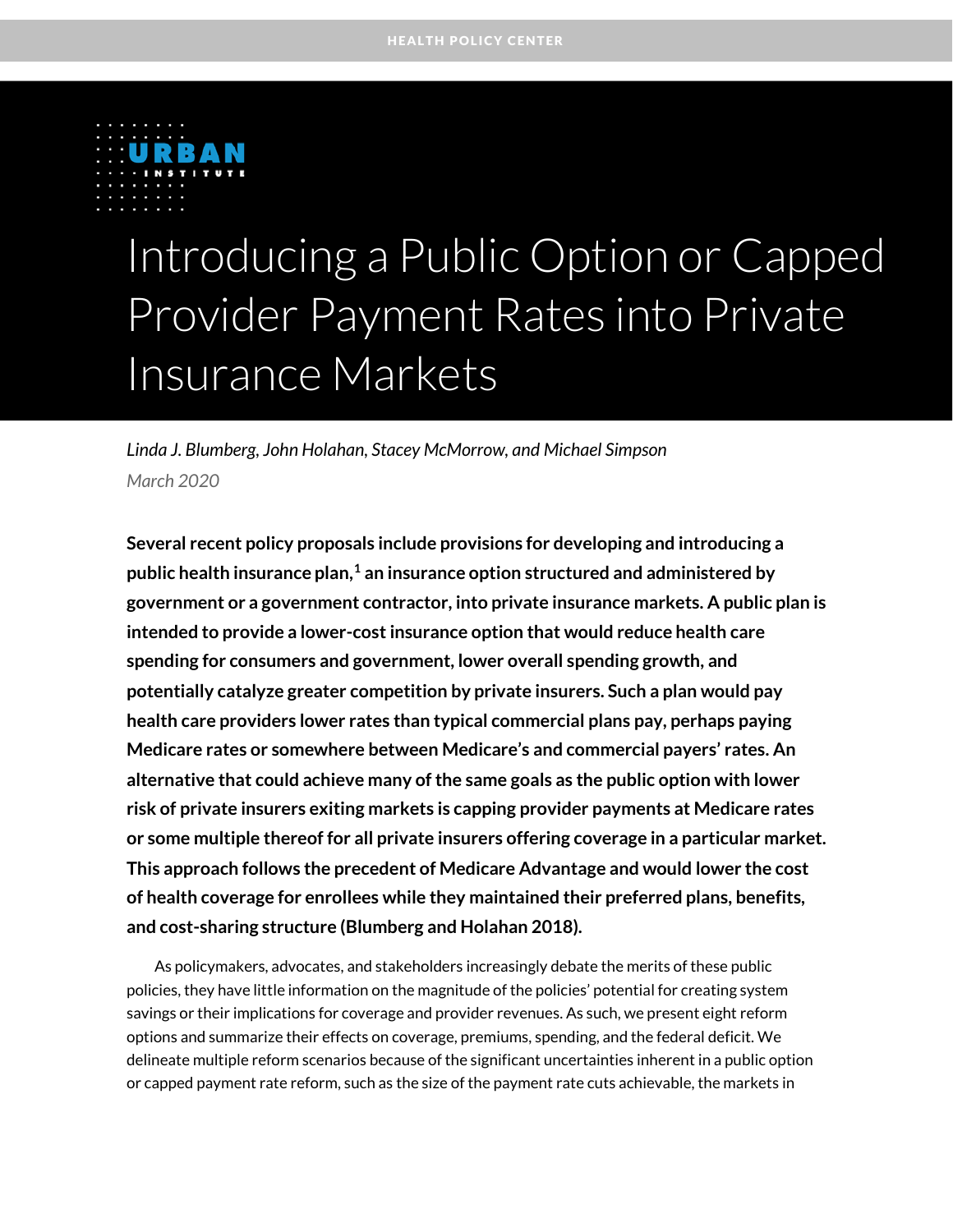which the new rates would apply, which employers (if allowed) would participate, and how providers would respond to lower payment rates. We estimate each reform's impacts on premiums, the distribution of insurance coverage, and health care spending by government, households, and employers (Blumberg et al. 2020). [2](#page-15-1) Our analysis accounts for geographic variation in payment rates under current law, which leads to variation in savings potential across the country. Our full analysis and detailed methodological approach are available in the accompanying [full report](https://www.urban.org/research/publication/how-about-estimates-implications-public-option-and-capped-provider-payment-rate-reforms/report) (Blumberg et al. 2020).

## Public Option and Capped Provider Payment Rate Reforms Modeled

Several bills introduced in Congress and discussed by presidential candidates include introducing a public option into private nongroup insurance markets. $3$  Less frequently, policymakers suggest making a public option available in both employer and nongroup markets. Even less frequently do policymakers discuss limiting the provider prices paid by all private insurers in an insurance market (Blumberg and Holahan 2017). [4](#page-15-3) Because the number of people enrolled in employer coverage is more than nine times the number in nongroup coverage, and because employer-based plans tend to pay health care providers higher rates than do nongroup insurers, introducing the public option or capping provider payment rates in both markets could have far-reaching, substantial impacts on both spending and health care provider revenues (e.g., for hospitals, physicians, and prescription drug manufacturers). Consequently, we simulate public option and capped payment rate reforms in the nongroup market alone and in both the nongroup and employer group markets.

Though several public option proposals are actively being debated in political and policy circles, they tend not to specify the provider prices the public plan would pay. Most suggest the public option would use traditional Medicare prices as a reference point but are no more specific than that. Paying lower prices to providers would generate greater system savings; however, the lower the prices are set, the greater the political resistance from providers and insurers and the greater the potential for disruptions in at least some parts of the health system. Therefore, we simulate public options that assume a range of provider prices.

We simulate a public option or capped payment rate reform alone, excluding other reforms included in many active proposals, such as changes to Marketplace subsidies or public program eligibility. In this way, our estimates isolate the effects of these strategies alone. All estimates include people under age 65 not enrolled in Medicare.

We simulate three public options introduced only into private nongroup insurance markets. Assuming the public option would become the benchmark plan (second-lowest-premium silver plan) in each rating area, the implications of a nongroup public option reform for federal government costs and coverage would be virtually the same as capping private insurers' payment rates at the same level as a public option would pay. This is because federal subsidies in the nongroup insurance Marketplaces are tied to the second-lowest silver plan premium in each geographic area. For simplicity, we call the nongroup market reforms public options.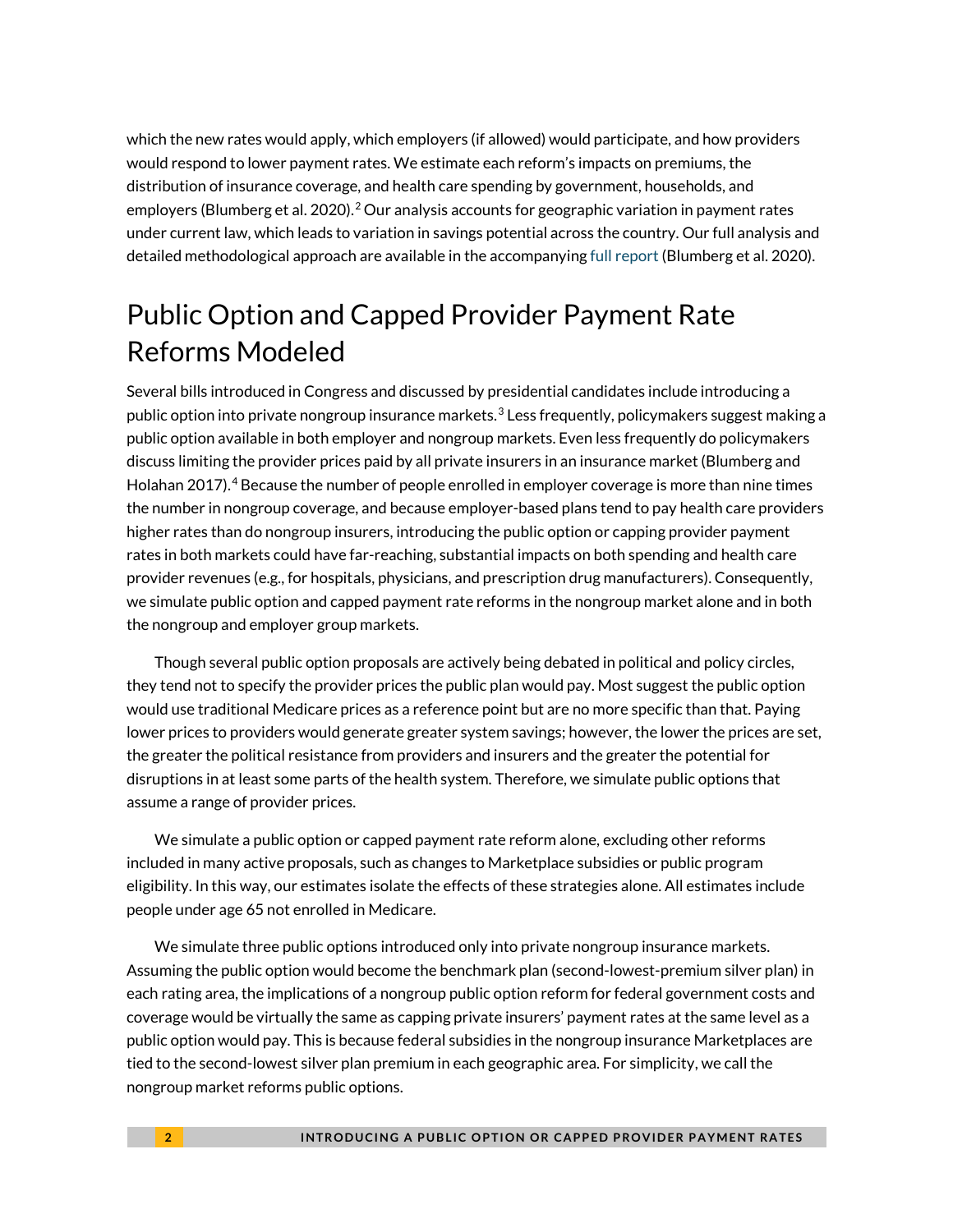- **Reform 1, nongroup base case.** Prices for hospitals and professionals are set or capped at Medicare rates; prescription drug prices are set halfway between Medicare and Medicaid prices.<sup>[5](#page-15-4)</sup> The public option is available in nongroup markets nationwide.
- **Reform 2, nongroup with rural price adjustment.** Prices for hospitals and professionals in urban areas are set at Medicare rates, and in rural areas they are set at Medicare rates plus 20 percent. Prescription drug prices are assumed to be set halfway between Medicare and Medicaid prices. The public option is available in nongroup markets nationwide.
- **Reform 3, nongroup with prices modestly above Medicare rates.** Nationwide, prices for hospitals are set at Medicare rates plus 25 percent, and professional prices are set at Medicare rates plus 10 percent. Prescription drug prices are set halfway between Medicare and Medicaid prices. The public option is available in nongroup markets nationwide.

We simulate five additional reforms that offer a public option or capped provider payment rates in both the nongroup and employer insurance markets using the same prices. The nongroup and employer insurance risk pools remain separate, however. Premiums for small employers are modified community rated, and premiums for large employers are experience rated, consistent with current law. Our analysis of public options and capped provider payment rates differ in the employer market because the savings resulting from the reforms differ markedly depending on the number of affected employers. That all employers would choose to switch from their current insurance to the public option is unlikely, whereas capping all employer-based insurance prices would affect all people enrolled in coverage through their employers. We assume the public option would be more attractive to small and lower-wage employers.<sup>[6](#page-15-5)</sup> We also simulate two approaches that cap provider payment rates for all private insurers. Table 1 summarizes how capped provider payment rates and public option reforms differ.

- **Reform 4, employer and nongroup base case.** Prices for hospitals and professionals are set at Medicare rates, and prescription drug prices are set halfway between Medicare and Medicaid prices. The public option is available to all employers and in all nongroup markets.
- **Reform 5, employer and nongroup with prices modestly above Medicare rates.** Prices for hospitals are set at Medicare rates plus 25 percent, and professional prices are set at Medicare rates plus 10 percent. Prescription drug prices are set halfway between Medicare and Medicaid prices. The public option is available to all employers and in all nongroup markets.
- **Reform 6, employer and nongroup with prices further above Medicare rates.** Prices for hospitals are set at Medicare rates plus 60 percent, and professional prices are set at Medicare rates plus 15 percent. Prescription drug prices are set halfway between Medicare and Medicaid prices. The public option is available to all employers and in all nongroup markets.
- **Reform 7, employer and nongroup payments capped modestly above Medicare rates.** Nationwide, nongroup and employer group insurers' provider payments are capped at Medicare rates plus 25 percent for hospitals, and professional prices are capped at Medicare rates plus 10 percent. Prescription drug prices are set halfway between Medicare and Medicaid prices. All private insurers and self-insuring employers take advantage of these rates.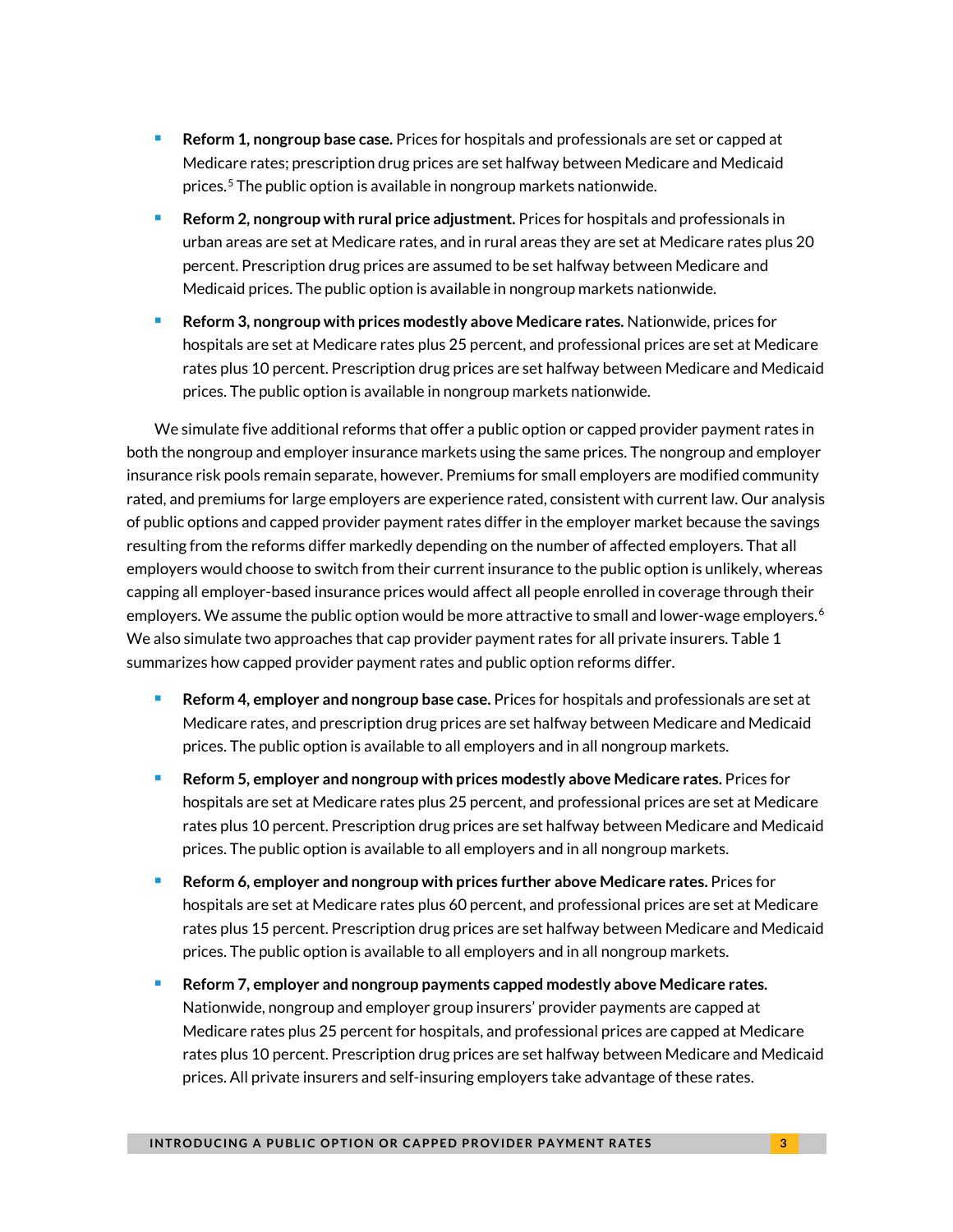**Reform 8, employer and nongroup prices capped further above Medicare rates.** Nationwide, nongroup and employer group insurers' provider payments are capped at Medicare rates plus 60 percent for hospitals, and professional prices are capped at Medicare rates plus 15 percent. Prescription drug prices are set halfway between Medicare and Medicaid prices. All private insurers and self-insuring employers take advantage of these rates.

#### TABLE 1

#### **A Public Option versus Capped Provider Payment Rates**

*Two approaches for lowering costs in health insurance markets*

|                                                                                                                                                                                                                          | Capped provider payment rates |                                                                                                                                                                                                                             |  |  |  |
|--------------------------------------------------------------------------------------------------------------------------------------------------------------------------------------------------------------------------|-------------------------------|-----------------------------------------------------------------------------------------------------------------------------------------------------------------------------------------------------------------------------|--|--|--|
| <b>Public option</b>                                                                                                                                                                                                     | for all private insurers      |                                                                                                                                                                                                                             |  |  |  |
| A government-developed insurance plan that pays<br>providers (doctors, hospitals, prescription drug<br>manufacturers) according to a fee schedule that<br>uses lower rates than those typical of commercial<br>insurers. |                               | A requirement that providers (doctors, hospitals,<br>prescription drug manufacturers) accept payment<br>rates no higher than those specified. Rates capped<br>at lower levels than those typical of commercial<br>insurers. |  |  |  |
| Available in nongroup or employer markets, or both,<br>either nationwide or in particular geographic areas.<br>May be introduced into "bare counties," areas<br>without private insurance options in a given market.     |                               | Applicable to insurers in nongroup or employer<br>markets, or both, either nationwide or in particular<br>geographic areas.                                                                                                 |  |  |  |
| Can be implemented alone or with capped provider<br>payment rates, the latter being similar to the<br>Medicare program's structure.                                                                                      |                               | Can be implemented alone or with a public option,<br>the latter being similar to the Medicare program's<br>structure.                                                                                                       |  |  |  |
| Requires consumers (households and/or employers)<br>to enroll in a new plan to take advantage of full cost<br>savings.                                                                                                   |                               | Allows consumers (households and/or employers)<br>to take advantage of full cost savings while enrolling<br>with any preferred insurer, or for employers, self-<br>insuring.                                                |  |  |  |
| New competition from a public option may catalyze<br>more aggressive negotiations between private<br>insurers and providers for lower rates, possibly<br>lowering private plan premiums as well.                         |                               | Likely to result in more private insurers entering a<br>market and staying in markets, because large<br>numbers of enrollees are not needed as leverage for<br>negotiating competitive payment rates with                   |  |  |  |
| If private insurers cannot successfully negotiate<br>provider rates low enough to compete with the<br>public option, at least some may leave the market.                                                                 |                               | providers.                                                                                                                                                                                                                  |  |  |  |

**Source:** Urban Institute.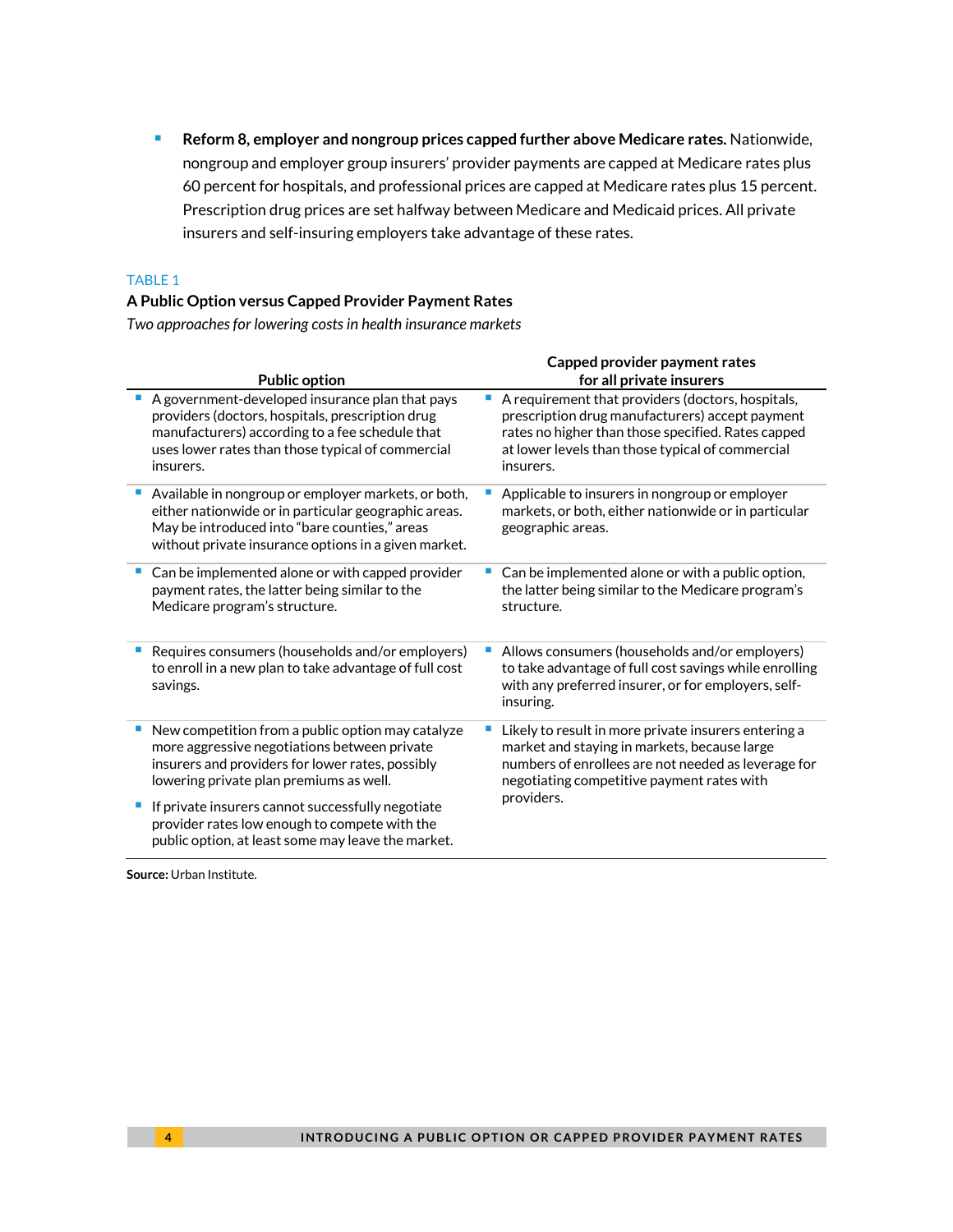# Highlights of Findings

Though we believe we use the best available data and methods for estimating the potential effects of introducing differently structured public options and capped rates, we recognize that significant uncertainty surrounds our estimates. Much of the uncertainty owes to data that would help make our estimates more precise being unavailable. Consequently, we rely on some imputation and proxy measures. Our full report describes our data, methods, and their limitations (Blumberg et al. 2020).

- **Central effects.** A public option's largest effects are on government and private spending—not on insurance coverage, unless paired with other reforms, such as enhanced premium tax credits and strategies to provide subsidized coverage for more low-income adults in states that have not expanded Medicaid eligibility.
- **Premium effects in the nongroup market.** Across the provider prices simulated, a nongroup public option lowers median premiums by 13 to 28 percent, with the greatest reductions under the reform assuming lower provider payment rates.
- **Federal and household health spending in the nongroup market.** The lower nongroup premiums translate into lower federal premium tax credits, lowering federal health care spending by \$7.3 to \$15.1 billion in 2020 across the reforms simulated. Household health spending falls by \$3.8 to \$7.0 billion.
- **Coverage effects in the nongroup market.** Introducing the public option into the nongroup market has only small effects on overall coverage, ranging from roughly 155,000 to 230,000 fewer uninsured Americans (less than 1 percent decrease). These effects are small because the nongroup public option only lowers the premium price for the small segment of potential new purchasers ineligible for Marketplace subsidies.
- **Premium effects in the employer market.** Public option or capped provider payment reforms tend to lower premiums more in the employer market than in the nongroup market, because employer coverage tends to pay higher prices to providers, and employer markets are generally less competitive. Across the approaches simulated, median employer premiums for those taking up the public option or using capped rates fall by 16 to 32 percent, with greater decreases when we assume larger reductions in provider payment rates.
- **Employer spending effects.** Across the simulated reforms in employer markets, employer health spending falls by \$38.9 to \$223.9 billion in 2020, and the capped payment rate approaches lead to the greatest savings. Household spending falls by \$24.0 to \$109.2 billion.
- **Coverage effects in the employer market.** Offering the public option or capped payment rates in employer markets could reduce the number of uninsured people by approximately 1.5 million, about 5 percent.
- **Income tax revenue effects.** As employers spend less on premiums, economic research indicates that they will convert the savings into higher wages for their workers. Because wages are taxable as income but health insurance is not, income tax revenue increases. Across the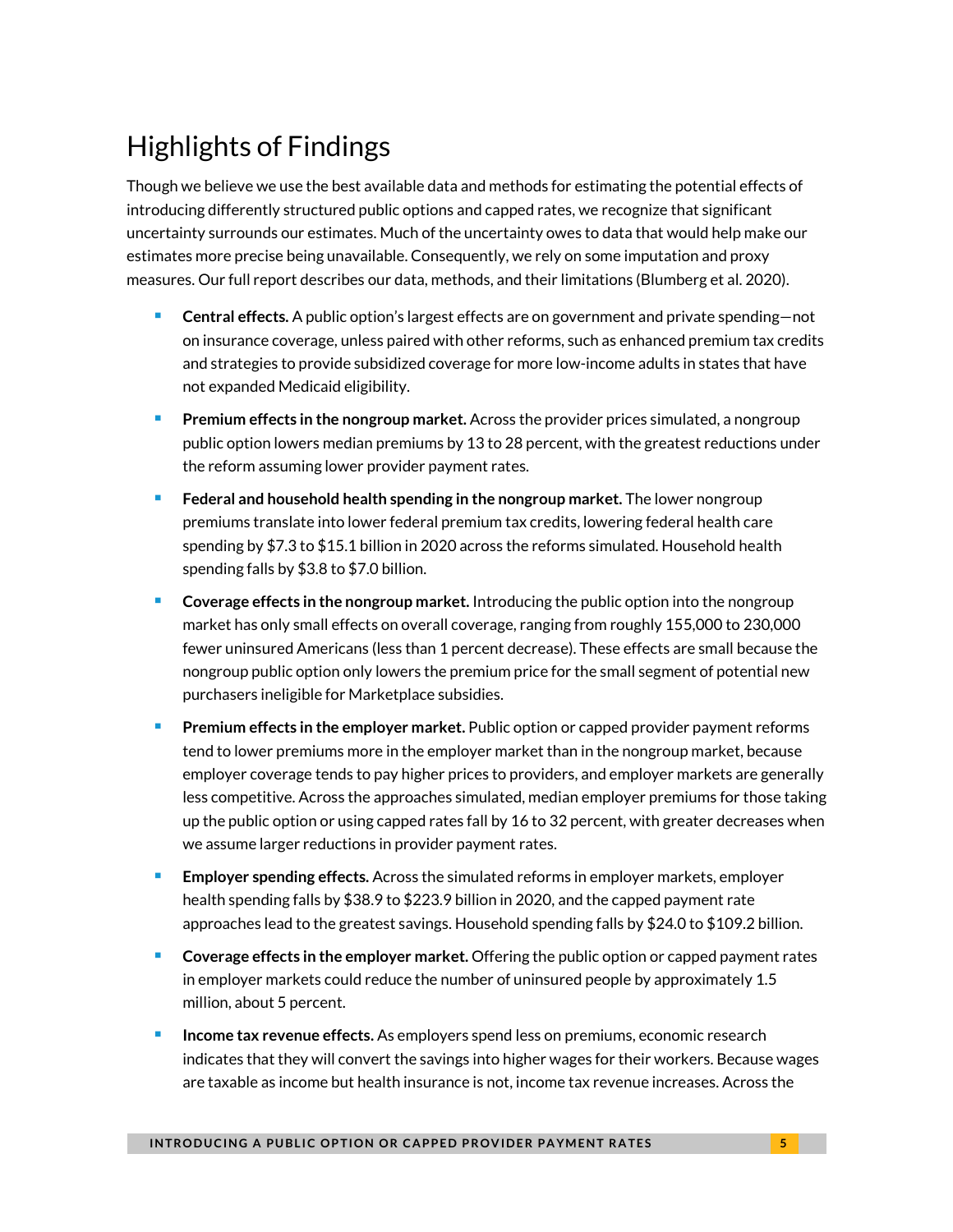approaches simulated, we estimate that income tax revenue could increase by \$4.8 billion under a public option with provider payment rates set well above Medicare rates (reform 6) and by \$42.3 billion in a capped payment reform with provider rates set modestly above Medicare rates (reform 7).

- **Effects on national health spending.** Total health spending on the nonelderly falls by 1 percent or less if the public option is limited to the nongroup market. If the public option is available to all employers as well, spending by all payers could fall by as much as 11 percent, depending on the payment rates used. With a capped rate scenario, spending by all payers could fall by as much as 16 percent.
- **Trade-offs between a public option and capped provider payment rates in the employer market.** Capping provider payment rates for all employer and nongroup insurers could broadly reduce private spending on health care. However, the wider the reach of regulated provider prices, the greater the resistance of health care providers (e.g., hospitals, physicians, prescription drug manufacturers) and the greater the potential for health care delivery system disruption.

### Public Options: Projected Impacts

Below we present estimated changes in median nongroup and employer premiums, health insurance coverage, and health care spending by employers, the federal government, and households. We also show the estimated increase in federal income tax revenue resulting from employer premium savings and the consequent increase in worker wages, which only occurs under reforms affecting the employer market. To compute the federal deficit effect, we combine the increase in income tax revenue (resulting from higher taxable wages paid to workers) with the decrease in federal government spending (resulting predominantly from lower spending on Marketplace premium tax credits).

For ease of exposition and comparison, we estimate these reforms as if they were fully phased in and in equilibrium in 2020, meaning the supply of providers can meet demand for services, and households and employers have completely adjusted their coverage decisions in response to policy changes. However, each approach considered would, in reality, require a multiyear phase-in, whereby payment rates would decrease toward target levels incrementally. Depending on the target rates chosen, such rates could be achieved over an extended period by slowing annual increases in payment rates, as opposed to lowering prices from one year to the next. Such incremental implementation would allow providers time to adjust their underlying costs to the lower real payment rates and would allow analysts to monitor and evaluate any changes in access to or quality of care that might signal the need for adjusting payment rate targets for particular services.<sup>[7](#page-15-6)</sup> Slowing the change in payment rates would decrease potential disruption to the health care delivery system but would also mean potential savings would be moderated.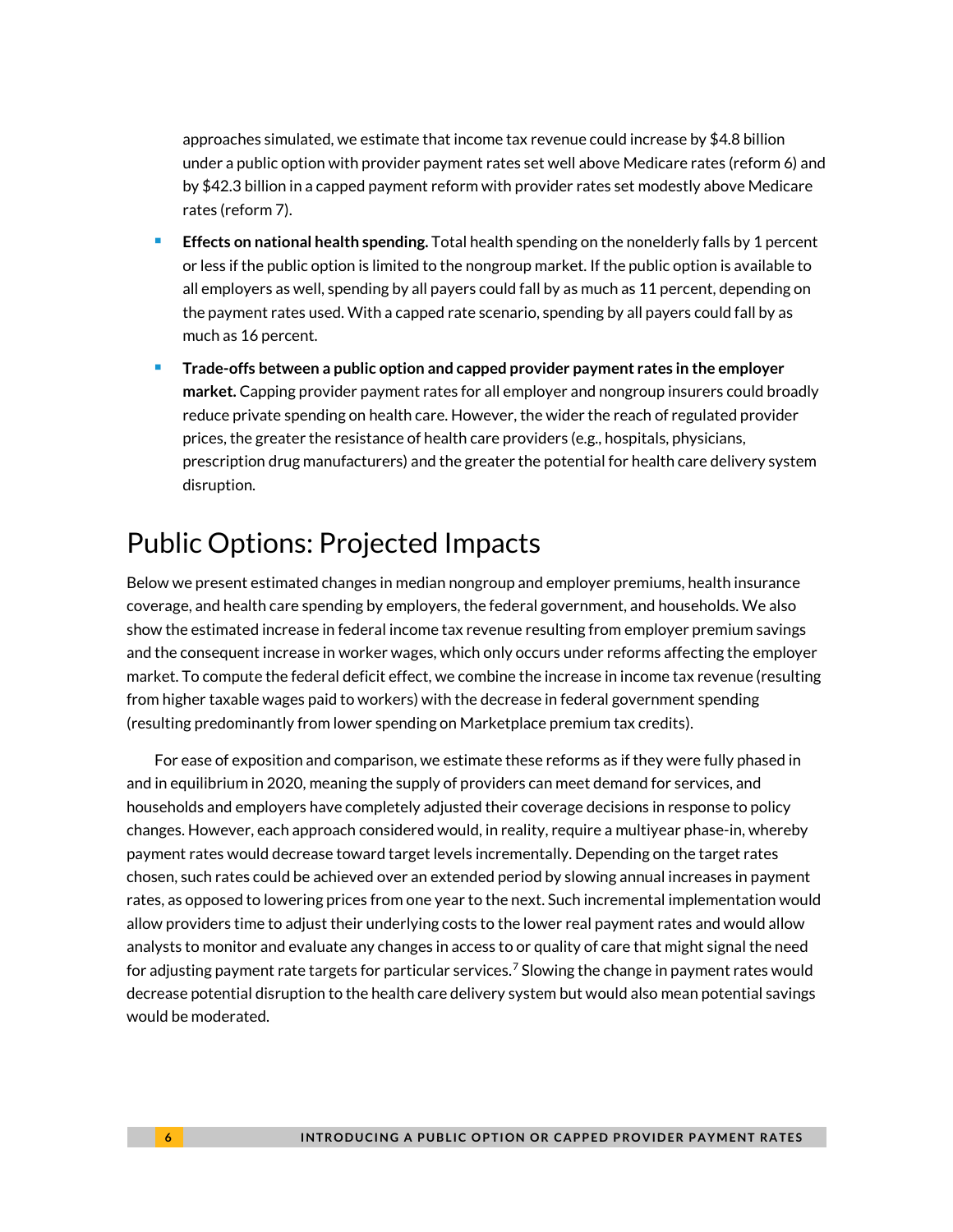# Reform 1: Nongroup Base Case

- public option in private nongroup insurance markets nationwide
- pays Medicare rates for hospitals and professionals
- prescription drug prices set halfway between Medicare and Medicaid prices

*Premium and coverage effects.* Across rating regions nationwide, the median benchmark premium falls by 28 percent. Because the public option is not available to employers, this approach has no discernible effect on employer premiums, though a very small number of workers leave employer coverage for nongroup insurance. The number of uninsured people falls by 230,000, a small effect because only households facing the full (unsubsidized) nongroup market premium achieve savings.<sup>[8](#page-15-7)</sup>

*Health care spending.* As benchmark nongroup premiums fall, premium tax credits also decrease, because the credits are tied to those premiums. Consequently, federal health spending on the nonelderly decreases by \$15.1 billion (net of a small increase in Medicaid spending), or approximately 4 percent.<sup>[9](#page-15-8)</sup> Employer spending remains essentially unchanged. Household spending decreases by \$7.0 billion, a 1 percent decline reflecting the small share of the population affected by the reform, which is restricted to nongroup insurance enrollees. Because employer spending on premiums does not change, federal income tax revenue also stays constant, so the change in the deficit is due to lower premium tax credits alone.



#### FIGURE 1

**Effects of Reform 1**

URBAN **INSTITUTE**

**Source:** Health Insurance Policy Simulation Model, 2019.

**Notes:** Reform simulated as fully phased in and in equilibrium in 2020. Federal deficit effects are the sum of the change in federal spending on health care and the increase in federal income tax revenue.

**INTRODUCING A PUBLIC OPTION OR CAPPED PROVIDER PAYMENT RATES 7**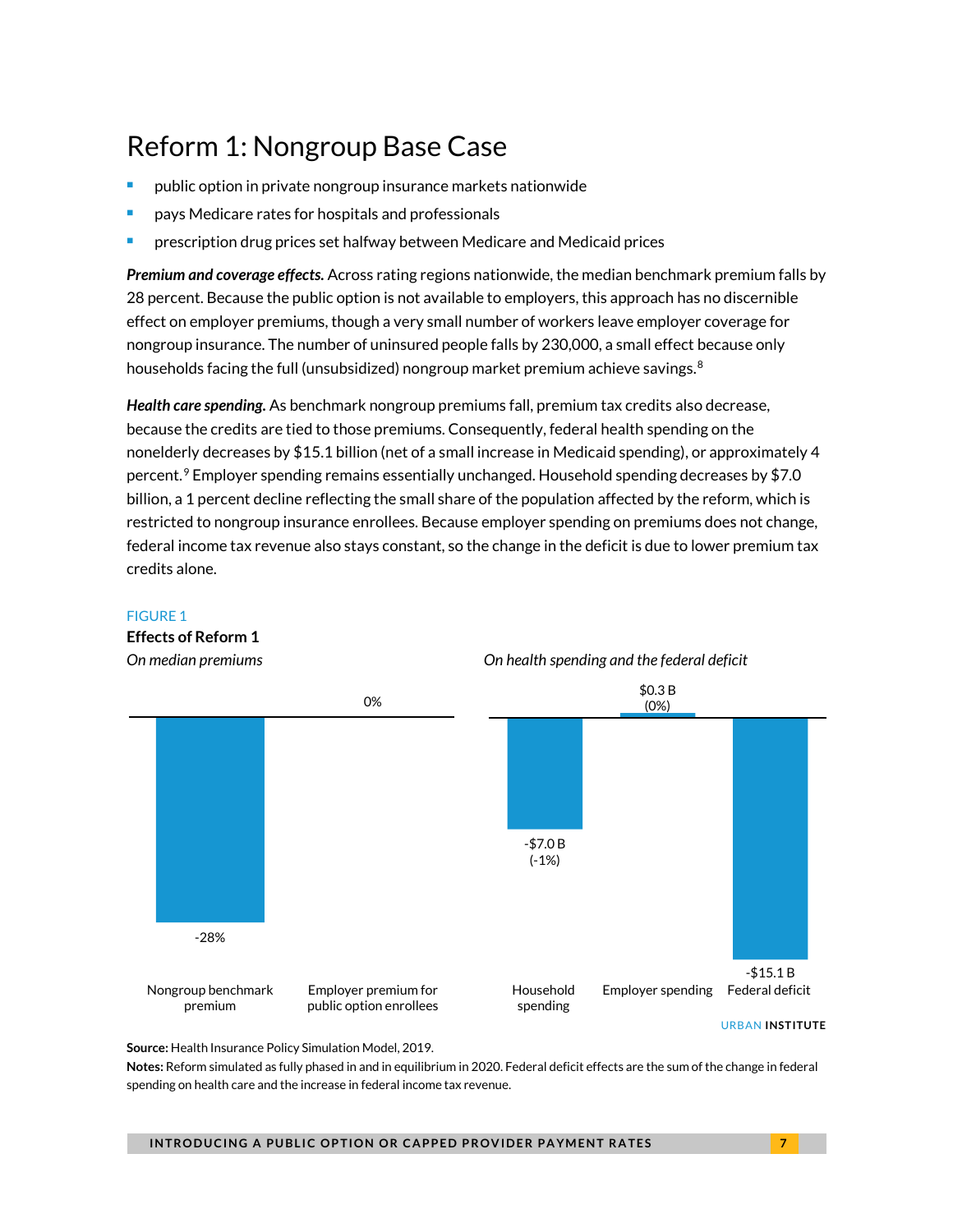### Reform 2: Nongroup with Rural Price Adjustment

- public option in private nongroup insurance markets nationwide
- pays Medicare rates for hospitals and professionals in urban areas and Medicare rates plus 20 percent for hospitals and professionals in rural areas
- prescription drug prices set halfway between Medicare and Medicaid prices

*Premium and coverage effects.* Across rating regions nationwide, the median benchmark premium falls by 21 percent. The number of uninsured people falls by 211,000. These effects are somewhat smaller than those resulting from reform 1 because of the higher provider prices in rural areas.

*Health care spending.* Lower premiums decrease the size of federal premium tax credits; consequently, federal health spending decreases by \$12.7 billion, or approximately 3 percent. Household spending decreases by \$5.8 billion, a small decline because only a small share of the population is affected by the reform, which is limited to the nongroup market. Because employer spending on premiums does not change, federal income tax revenue also stays constant, so the change in the deficit is due to lower premium tax credits alone.



**Notes:** Reform simulated as fully phased in and in equilibrium in 2020. Federal deficit effects are the sum of the change in federal spending on health care and the increase in federal income tax revenue.

FIGURE 2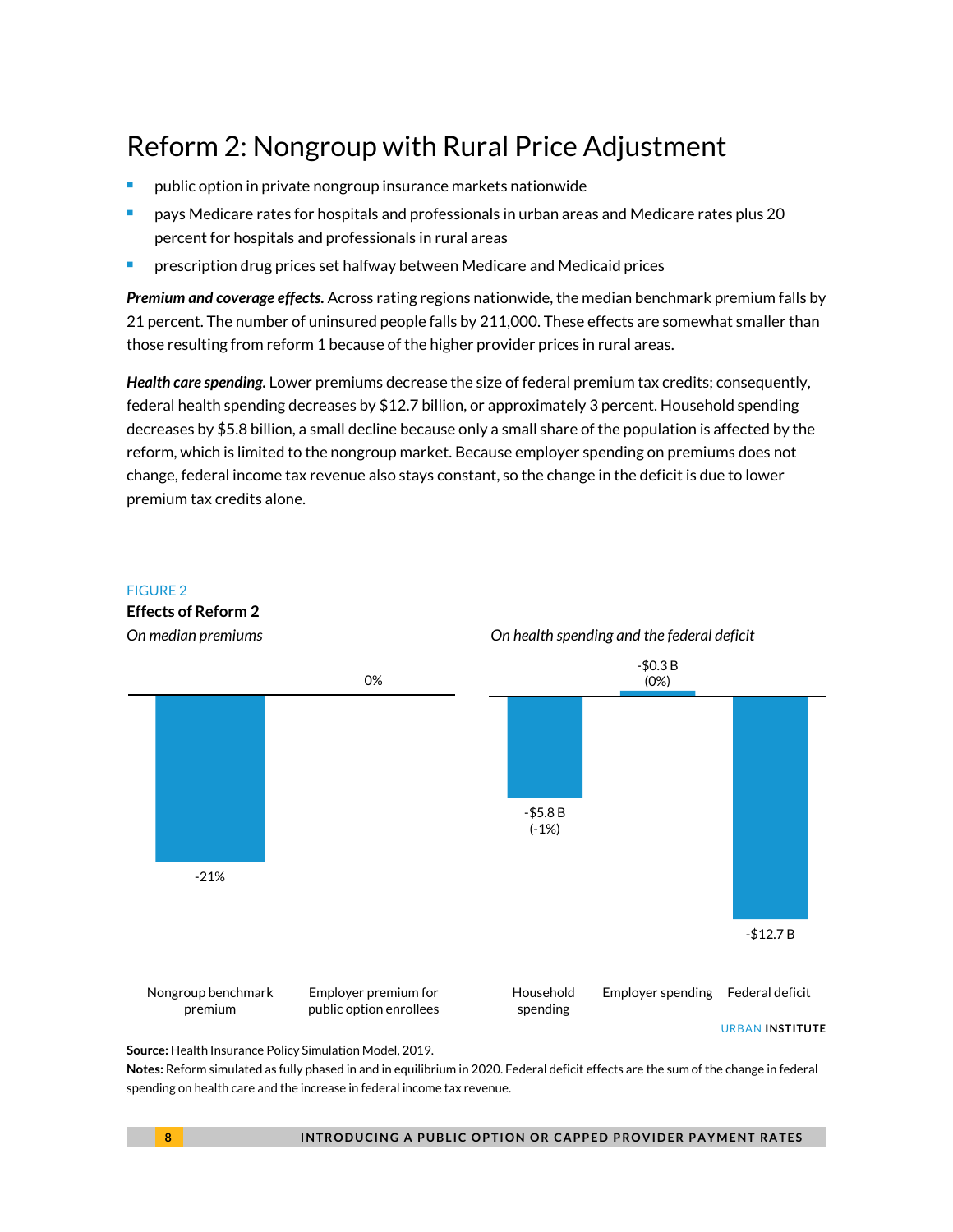## Reform 3: Nongroup with Prices Modestly Above Medicare Rates

- public option in private nongroup insurance markets nationwide
- pays Medicare rates plus 25 percent for hospitals and Medicare rates plus 10 percent for professionals
- prescription drug prices set halfway between Medicare and Medicaid prices

*Premium and coverage effects.* Across rating regions nationwide, the median benchmark premium falls by 13 percent. The number of uninsured people falls by 155,000. These effects are smaller than those resulting from reforms 1 or 2 because of the higher provider prices in nongroup markets.

*Health care spending.* Federal health spending decreases by \$7.3 billion, or approximately 2 percent. Household spending decreases by \$3.8 billion. Again, higher provider prices in this reform than in reforms 1 and 2 mean smaller savings for government and private payers. Income tax revenues remain constant, so the change in the deficit is due to lower premium tax credits alone.

#### FIGURE 3



**INTRODUCING A PUBLIC OPTION OR CAPPED PROVIDER PAYMENT RATES 9**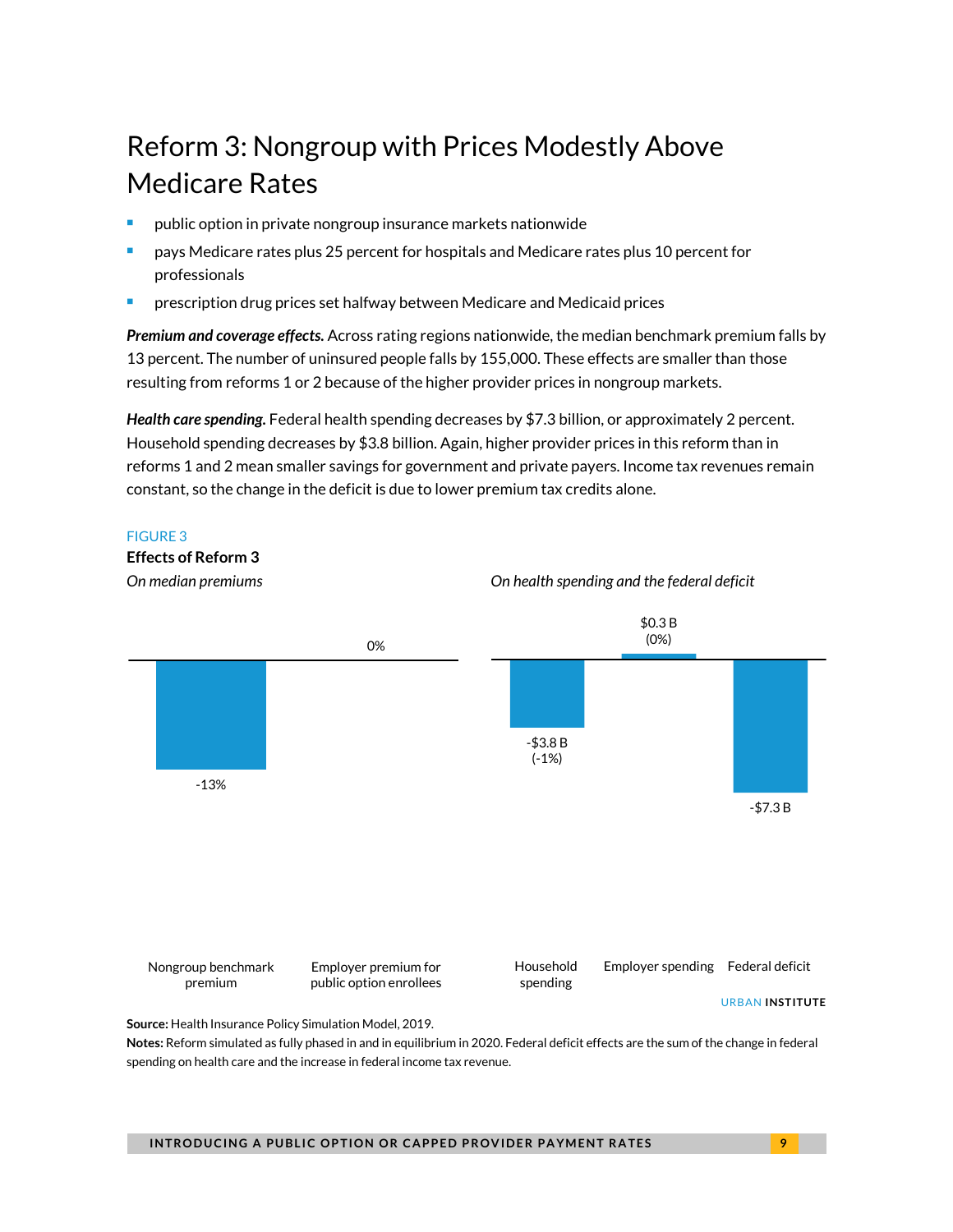### Reform 4: Employer and Nongroup Base Case

- public option available to all employers and in all private nongroup insurance markets
- pays Medicare rates for hospitals and professionals
- prescription drug prices set halfway between Medicare and Medicaid prices

*Premium and coverage effects.* The median premium among employers exclusively offering their workers the public option falls by 32 percent. Across rating regions nationwide, the benchmark nongroup premium falls by 28 percent. The premium decrease for employer insurance is larger because employer insurance markets tend to be less competitive and therefore tend to have higher premiums than nongroup markets. The number of uninsured people falls by 1.7 million, a substantially larger number than under the nongroup-only reforms.

*Health care spending.* Household spending decreases by \$76.3 billion, or 14 percent. Employer health care spending decreases by \$142.9 billion, or 15 percent. A \$17.6 billion decrease in federal health spending plus a \$24.8 billion increase in income tax revenue reduces the federal deficit by \$42.3 billion.

#### FIGURE 4

#### **Effects of Reform 4**



*On median premiums On health spending and the federal deficit*

**Source:** Health Insurance Policy Simulation Model, 2019.

**Notes:** Reform simulated as fully phased in and in equilibrium in 2020. Federal deficit effects are the sum of the change in federal spending on health care and the increase in federal income tax revenue.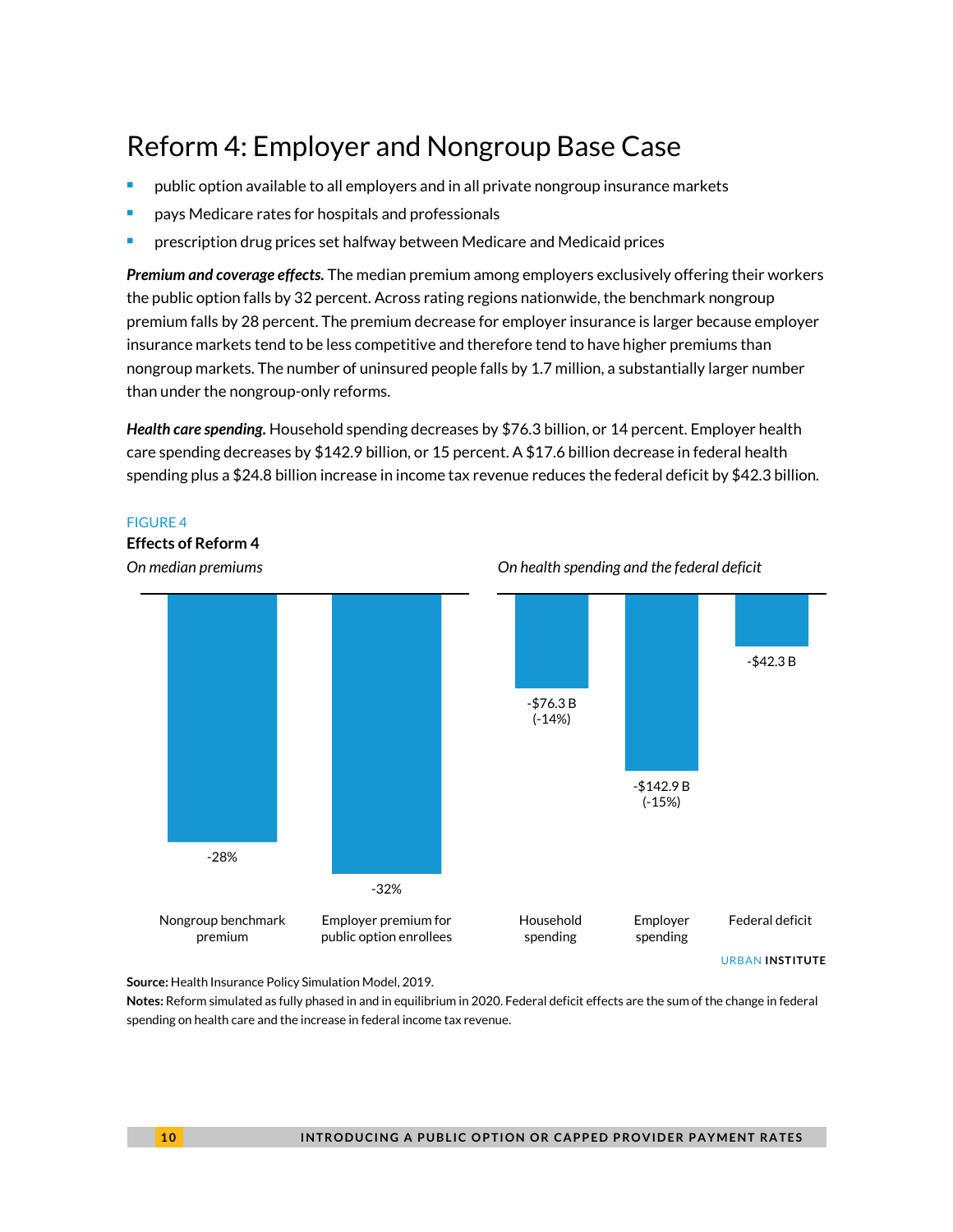# Reform 5: Employer and Nongroup with Prices Modestly Above Medicare Rates

- public option available to all employers and in all private nongroup insurance markets
- pays Medicare rates plus 25 percent for hospitals and Medicare rates plus 10 percent for professionals
- prescription drug prices set halfway between Medicare and Medicaid prices

*Premium and coverage effects.* The median premium among employers exclusively offering their workers the public option falls by 24 percent. Across rating regions nationwide, the median benchmark nongroup premium falls by 14 percent. The number of uninsured people falls by 1.6 million. These effects are smaller than under reform 4 because this reform's premiums are somewhat higher.

*Health care spending.* Household spending decreases by \$54.6 billion, or 10 percent. Employer health care spending decreases by \$104.5 billion, or 11 percent. A \$10.1 billion decrease in federal health spending plus a \$17.5 billion increase in income tax revenue reduces the federal deficit by \$27.6 billion.

#### FIGURE 5

**Effects of Reform 5**



**Notes:** Reform simulated as fully phased in and in equilibrium in 2020. Federal deficit effects are the sum of the change in federal spending on health care and the increase in federal income tax revenue.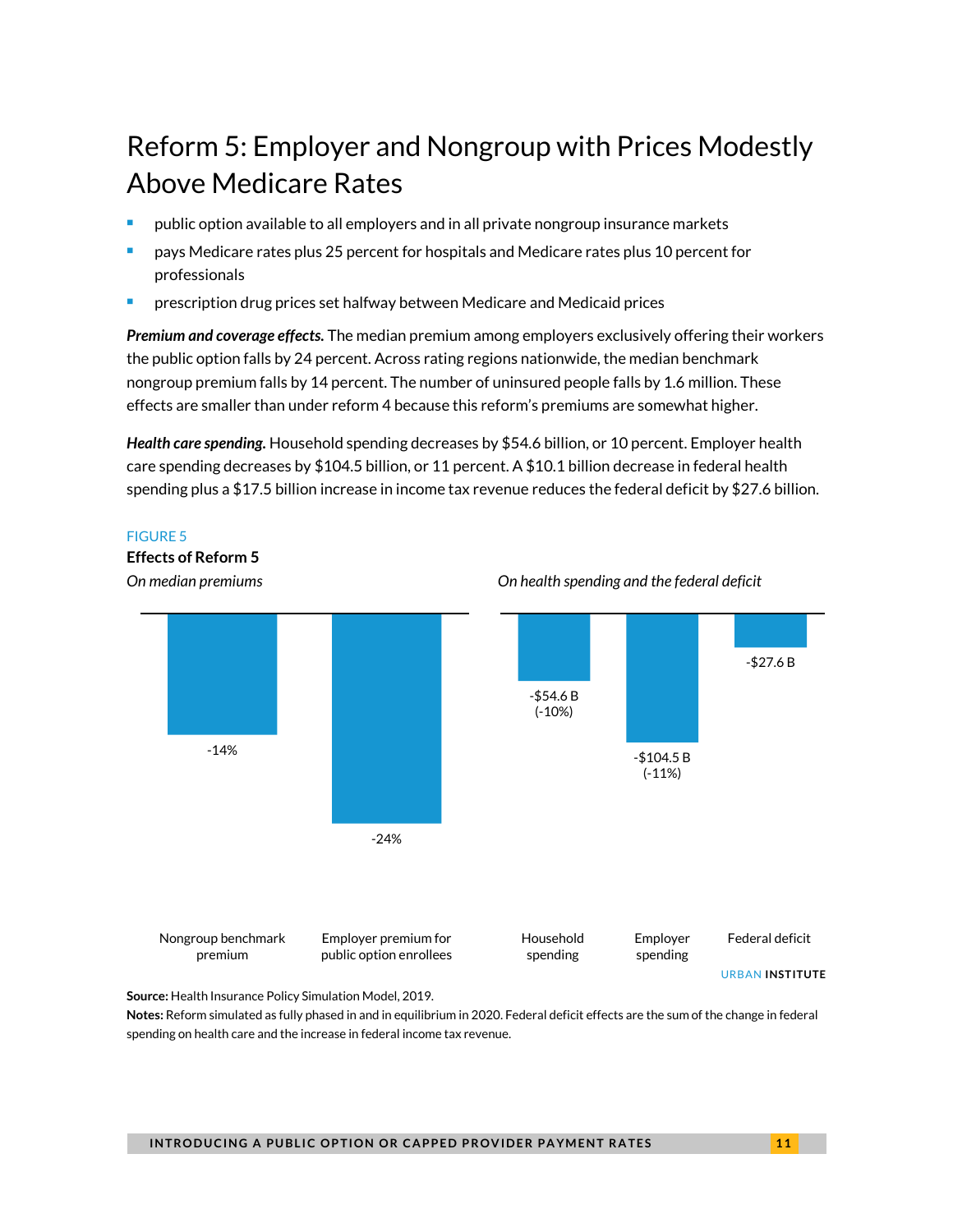# Reform 6: Employer and Nongroup with Prices Further Above Medicare Rates

- public option available to all employers and in all private nongroup insurance markets
- pays Medicare rates plus 60 percent for hospitals and Medicare rates plus 15 percent for professionals
- prescription drug prices set halfway between Medicare and Medicaid prices

*Premium and coverage effects.* The median premium among employers exclusively offering their workers the public option falls by 16 percent. Across rating regions nationwide, the median benchmark nongroup premium falls by 10 percent. The number of uninsured people falls by 1.5 million. These effects are smaller than under reform 5 because this reform's premiums are higher.

*Health care spending.* Household spending decreases by \$24.0 billion, or 4 percent. Employer health care spending decreases by \$38.9 billion, or 4 percent. A \$7.6 billion decrease in federal health spending plus a \$4.8 billion increase in income tax revenue reduces the federal deficit by \$12.4 billion.



**Notes:** Reform simulated as fully phased in and in equilibrium in 2020. Federal deficit effects are the sum of the change in federal spending on health care and the increase in federal income tax revenue.

FIGURE 6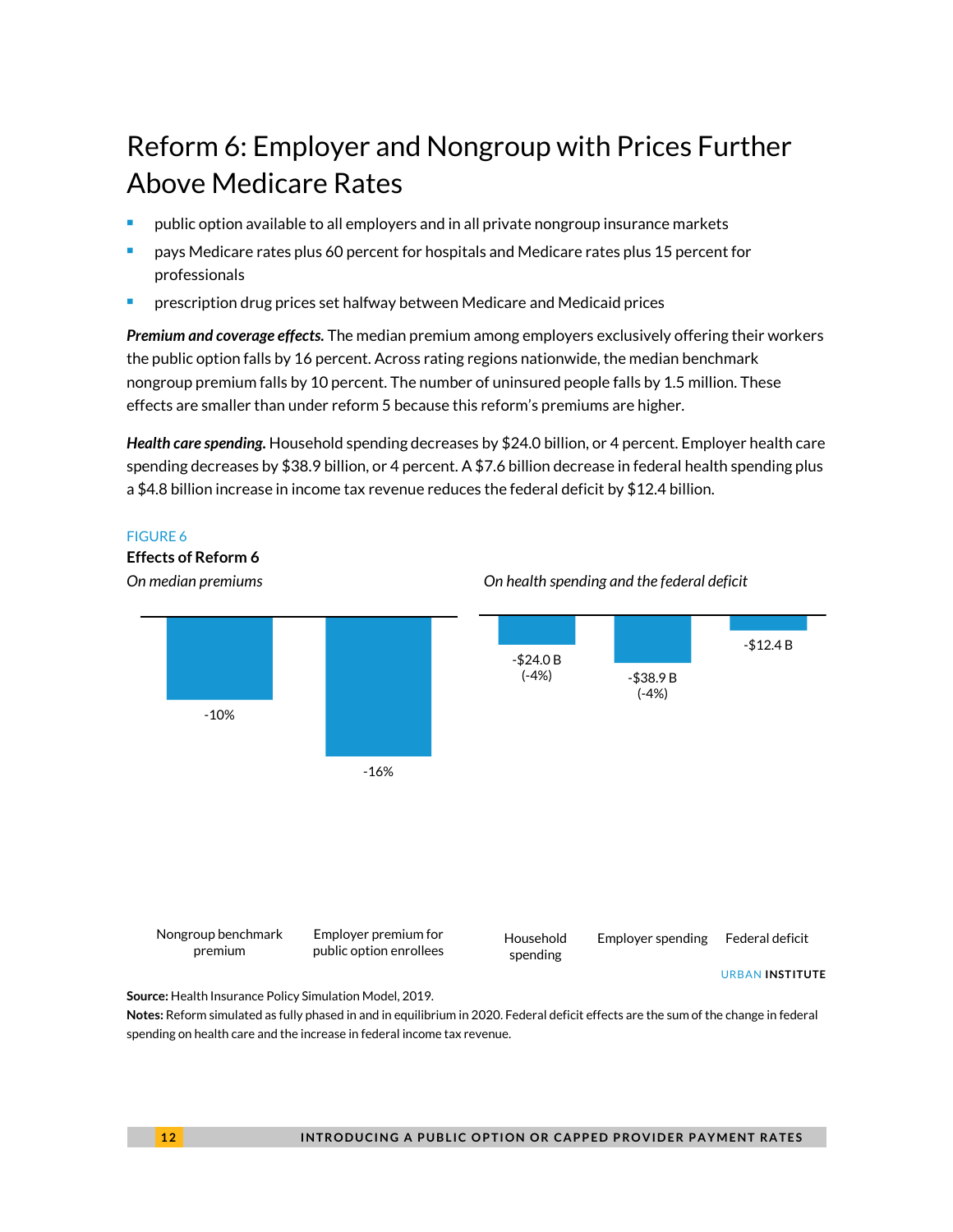# Reform 7: Employer and Nongroup Prices Capped Modestly Above Medicare Rates

- capped payment rates used by employers nationwide (optionally in conjunction with a public option); public option and/or capped provider payment rates in private nongroup insurance markets nationwide
- pays Medicare rates plus 25 percent for hospitals and Medicare rates plus 10 percent for professionals
- prescription drug prices set halfway between Medicare and Medicaid prices

*Premium and coverage effects.* The median premium among all employers falls by 25 percent. Across rating regions nationwide, the median benchmark nongroup premium falls by 14 percent. The number of uninsured people falls by 1.6 million. These effects are the same as under reform 5, except all employers and their workers benefit from the premium reductions under this reform.

*Health care spending.* Household spending decreases by \$109.2 billion, or 20 percent. Employer health care spending decreases by \$223.9 billion, or 24 percent. A \$10.1 billion decrease in federal health spending plus a \$42.3 billion increase in income tax revenue reduces the federal deficit by \$52.4 billion. Private and government savings are much larger than under reform 5 because all people covered by employer or nongroup insurance achieve savings.



#### *On median premiums On health spending and the federal deficit*

**Source:** Health Insurance Policy Simulation Model, 2019.

FIGURE 7

**Effects of Reform 7** 

**Notes:** Reform simulated as fully phased in and in equilibrium in 2020. Federal deficit effects are the sum of the change in federal spending on health care and the increase in federal income tax revenue.

**INTRODUCING A PUBLIC OPTION OR CAPPED PROVIDER PAYMENT RATES 13** 

URBAN **INSTITUTE**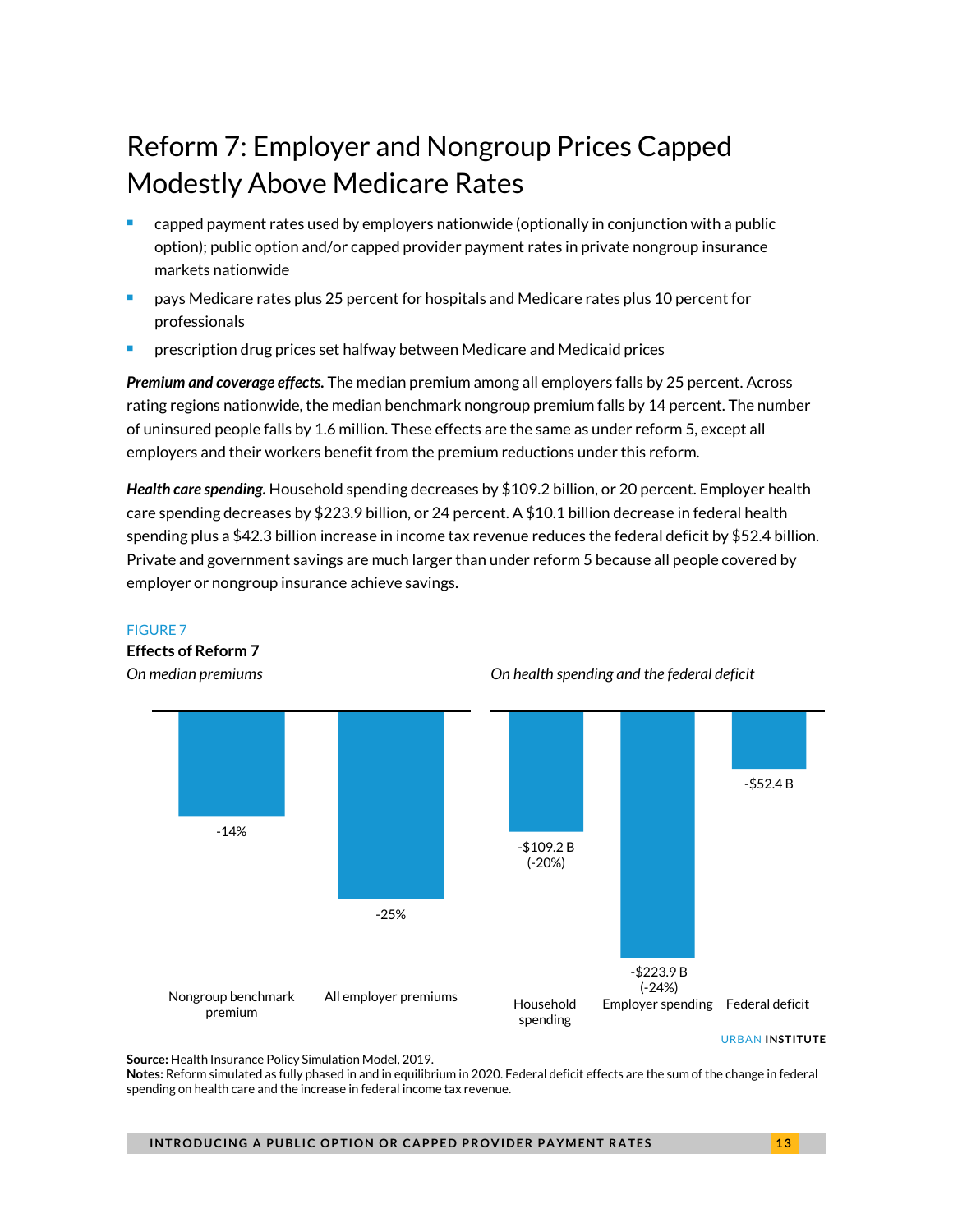## Reform 8: Employer and Nongroup Prices Capped Further Above Medicare Rates

- capped payment rates used by employers nationwide (optionally in conjunction with a public option); public option and/or capped provider payment rates in private nongroup insurance markets nationwide
- pays Medicare rates plus 60 percent for hospitals and Medicare rates plus 15 percent for professionals
- prescription drug prices set halfway between Medicare and Medicaid prices

*Premium and coverage effects.* The median employer premium falls by 17 percent. Across rating regions nationwide, the median nongroup benchmark premium falls by 10 percent. The number of uninsured falls by 1.5 million people, owing entirely to increases in employer-based coverage.

*Health care spending and coverage.* Household spending decreases by \$79.7 billion, or 14 percent. Employer health care spending decreases by \$157.0 billion, or 17 percent. A \$7.6 billion decrease in federal health spending plus a \$29.6 billion increase in income tax revenue reduces the federal deficit by \$37.2 billion. Private and government savings are lower than under reform 7 because this reform's provider prices are higher.



#### *On median premiums On health spending and the federal deficit*

**Source:** Health Insurance Policy Simulation Model, 2019.

**Notes:** Reform simulated as fully phased in and in equilibrium in 2020. Federal deficit effects are the sum of the change in federal spending on health care and the increase in federal income tax revenue.

FIGURE 8

**Effects of Reform 8**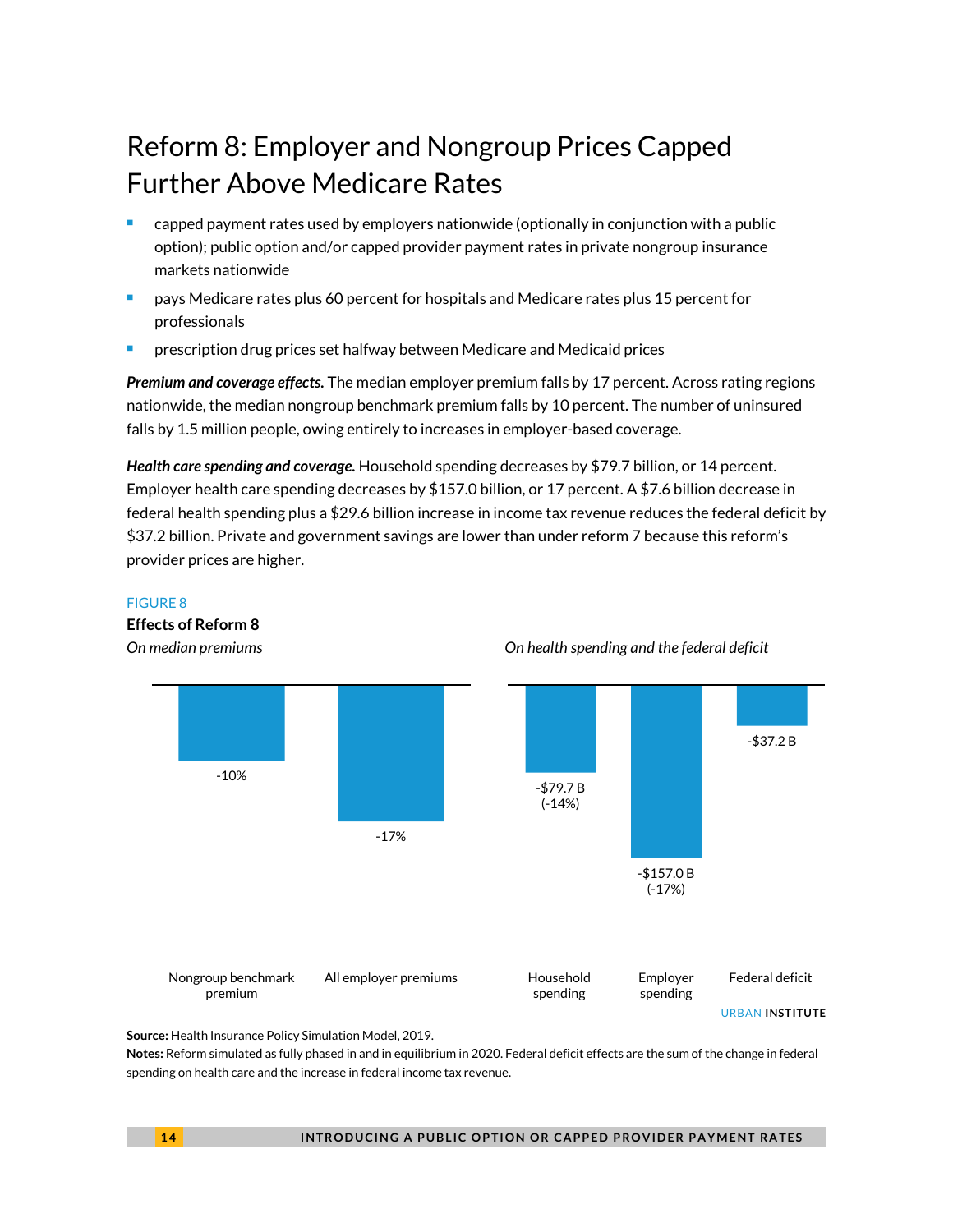### **Discussion**

This analysis has shown that a public option that (1) reduces the prices insurers pay to providers to rates close to those used by the Medicare program and (2) reduces prescription drug prices below Medicare prices could significantly reduce insurance premiums and government, employer, and household health spending. Depending on the specifics, such an approach can also reduce the number of uninsured while increasing cash wages and federal revenues. The magnitude of these effects depends critically on the provider payment rate reductions (i.e., how close to Medicare the professional and hospital prices are set) and the specific markets to which the lower rates are applied (nongroup, employer). Yet even with payment rates substantially higher than Medicare's, significant savings are achievable, particularly when the reform extends to employer-based insurance markets. Table 2 summarizes our central findings.

Our simulations show that making a public option available or capping private insurer payment rates in the nongroup market at Medicare rates and reducing prices for prescription drugs would reduce federal spending on Marketplace subsidies by about 28 percent, assuming the public option becomes the benchmark plan. These savings owe to decreases in nongroup premiums that then lower premium tax credits. Across the reforms simulated, the largest systemwide savings occur if provider payment rates are capped in all nongroup and employer plans, a regulatory approach similar to that used for the Medicare Advantage program. If payment rates were set at Medicare rates plus 60 percent for hospitals and at Medicare rates plus 10 percent for physicians, employer health spending would fall by 17.0 percent. The federal deficit would decrease by \$37.2 billion, and spending by all payers would fall by \$246.6 billion, or 11.5 percent (data shown in full report).

Uncertainty surrounds the impact estimates of the illustrative public option approaches described here, and we summarize the major limitations of our methods below. This uncertainty largely owes to some data that would make our estimates more precise not being publicly available. Consequently, we use imputed or proxied information.

Some of the scenarios we estimated, particularly those including the large employer insurance market, would, if implemented, significantly reduce provider revenues, potentially leading to disruptions in the health care delivery system depending on how fast they are implemented. However, providers could adjust their underlying costs over a multiyear phase-in. This would decrease the risk of delivery system disruption and allow analysts to measure possible health care access or quality concerns as prices decrease. The larger the number of insured people included in a public option, the more important such phase-ins become, because the ideal prices for all providers and services are unknown. Medicare prices or multiples thereof make a convenient benchmark, but those prices have been set for a health insurance system that includes an array of public and private prices from different payers. There is no evidence that Medicare prices (or some multiple thereof) would strike an appropriate balance between cost, quality, and access when applied to a much larger share of the population.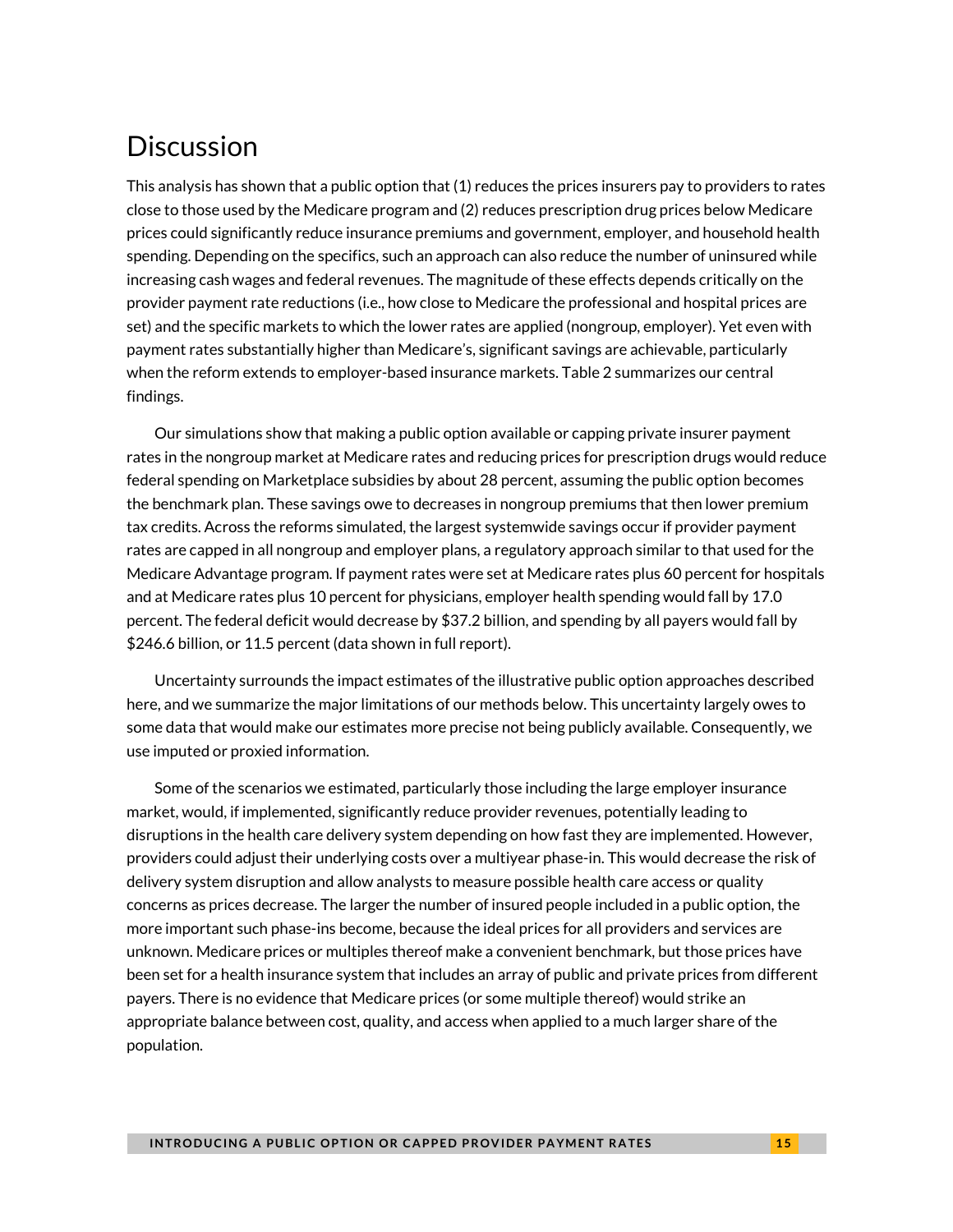In addition, large changes in provider prices and/or revenue could lead to significant changes in employment and/or wages in the health sector. Measuring such effects is beyond the scope of this analysis.

<span id="page-15-8"></span><span id="page-15-7"></span><span id="page-15-6"></span><span id="page-15-5"></span><span id="page-15-4"></span><span id="page-15-3"></span><span id="page-15-2"></span><span id="page-15-1"></span><span id="page-15-0"></span>Implementation of any public option scenario presented would require a legislative change, which could be quite controversial. Such political challenges are reflected in the recent effort to address "surprise billing," large out-of-pocket bills sent to people following emergency or other hospital-based situations who were treated by out-of-network physicians through no fault of their own. Current legislative efforts attempt to set payments for out-of-network services at market rates for in-network services yet continue to face strong opposition from providers. Compared with that legislative effort, the number of health service claims covered by a public option could be considerably larger, and the prices assumed in our scenarios are lower, meaning the political pushback from providers would likely be stronger.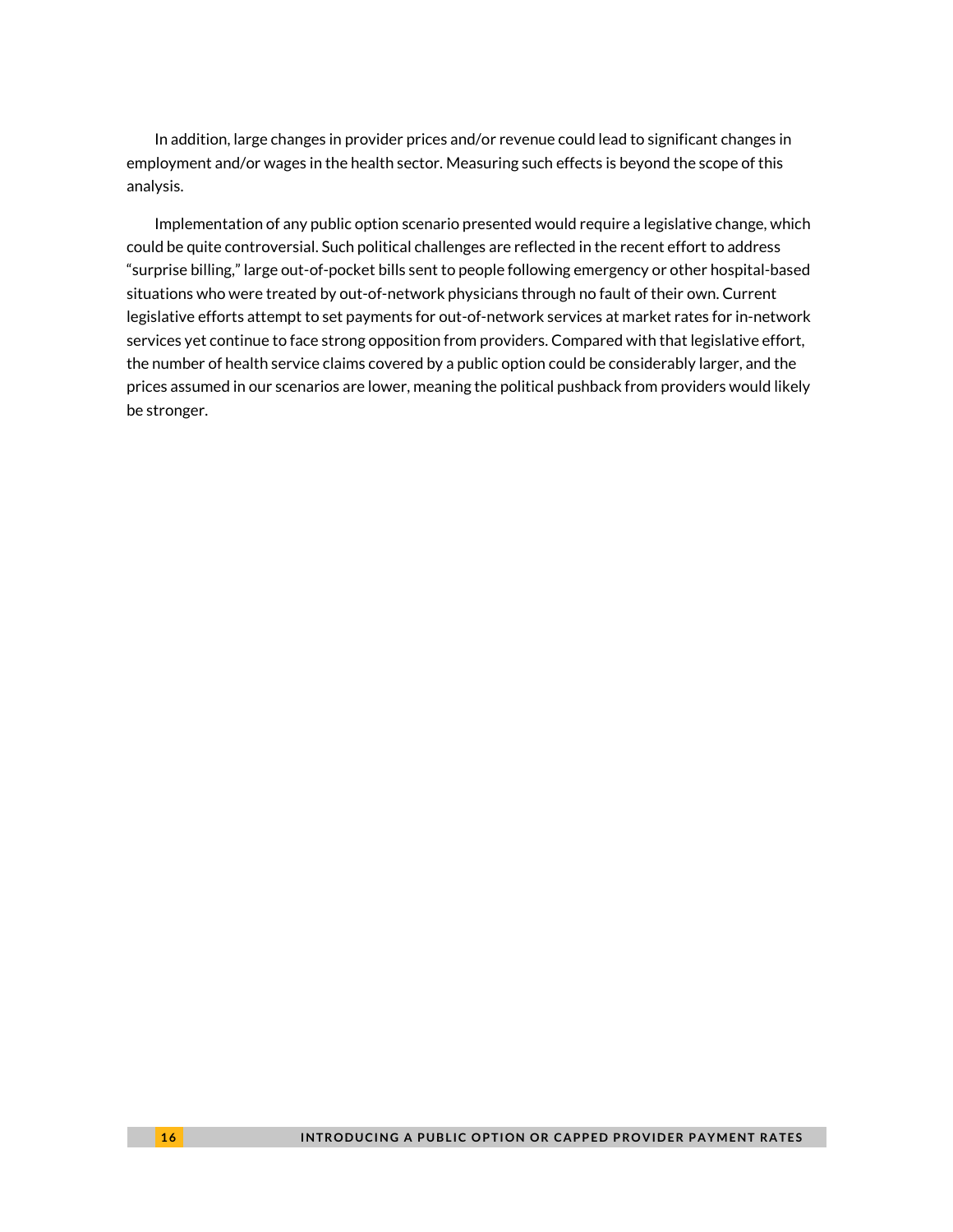#### TABLE 2

#### **Summary of Simulation Results, 2020**

|                                                                                      |                                                                                                   |                                                                                                                                                       | <b>Percent Change to Median</b><br>Premium |                              | Change in<br>number of   | Change in<br>federal               | Change in<br>employer   | Change in               |
|--------------------------------------------------------------------------------------|---------------------------------------------------------------------------------------------------|-------------------------------------------------------------------------------------------------------------------------------------------------------|--------------------------------------------|------------------------------|--------------------------|------------------------------------|-------------------------|-------------------------|
| Reform                                                                               | Availability of<br>public option                                                                  | Payment policy <sup>a</sup>                                                                                                                           | Nongroupb                                  | <b>Employer</b> <sup>c</sup> | uninsured<br>(thousands) | deficit<br>(billions) <sup>d</sup> | health<br>spending      | household<br>spending   |
| 1. Nongroup<br>base case                                                             | Nongroup<br>markets<br>nationwide                                                                 | Medicare rates for all<br>providers                                                                                                                   | $-28$                                      | $\mathbf 0$                  | $-230$                   | $$-15.1$                           | \$0.3B<br>(0%)          | $-$7.0 B$<br>$(-1%)$    |
| 2. Nongroup<br>with rural<br>price<br>adjustment                                     | Nongroup<br>markets<br>nationwide                                                                 | Medicare rates for<br>urban providers,<br>Medicare rates + 20%<br>for rural providers<br>(higher rural prices<br>than reform 1)                       | $-21$                                      | 0                            | $-211$                   | $$-12.7$                           | \$0.3B<br>(0%)          | $- $5.8 B$<br>$(-1%)$   |
| 3. Nongroup<br>with prices<br>modestly<br>above<br>Medicare<br>rates                 | Nongroup<br>markets<br>nationwide                                                                 | Medicare rates + 25%<br>for hospitals, Medicare<br>rates $+10%$ for<br>professionals (higher<br>hospital and<br>professional prices<br>than reform 1) | $-13$                                      | $\mathbf 0$                  | $-155$                   | $$-7.3$                            | \$0.3B<br>(0%)          | $- $3.8 B$<br>$(-1%)$   |
| 4. Employer<br>and nongroup<br>base case                                             | Nongroup and<br>employer markets<br>nationwide:<br>subset of<br>employers choose<br>public option | Medicare rates for all<br>providers                                                                                                                   | $-28$                                      | $-32$                        | $-1,698$                 | $$-42.3$                           | $-$142.9B$<br>$(-15%)$  | $-$76.3 B$<br>$(-14%)$  |
| 5. Employer<br>and nongroup<br>with prices<br>modestly<br>above<br>Medicare<br>rates | Nongroup and<br>employer markets<br>nationwide:<br>subset of<br>employers choose<br>public option | Medicare rates + 25%<br>for hospitals, Medicare<br>rates $+10%$ for<br>professionals (higher<br>hospital and<br>professional prices<br>than reform 4) | $-14$                                      | $-24$                        | $-1,597$                 | $$-27.6$                           | $-$104.5 B$<br>$(-11%)$ | $-$ \$54.6B<br>$(-10%)$ |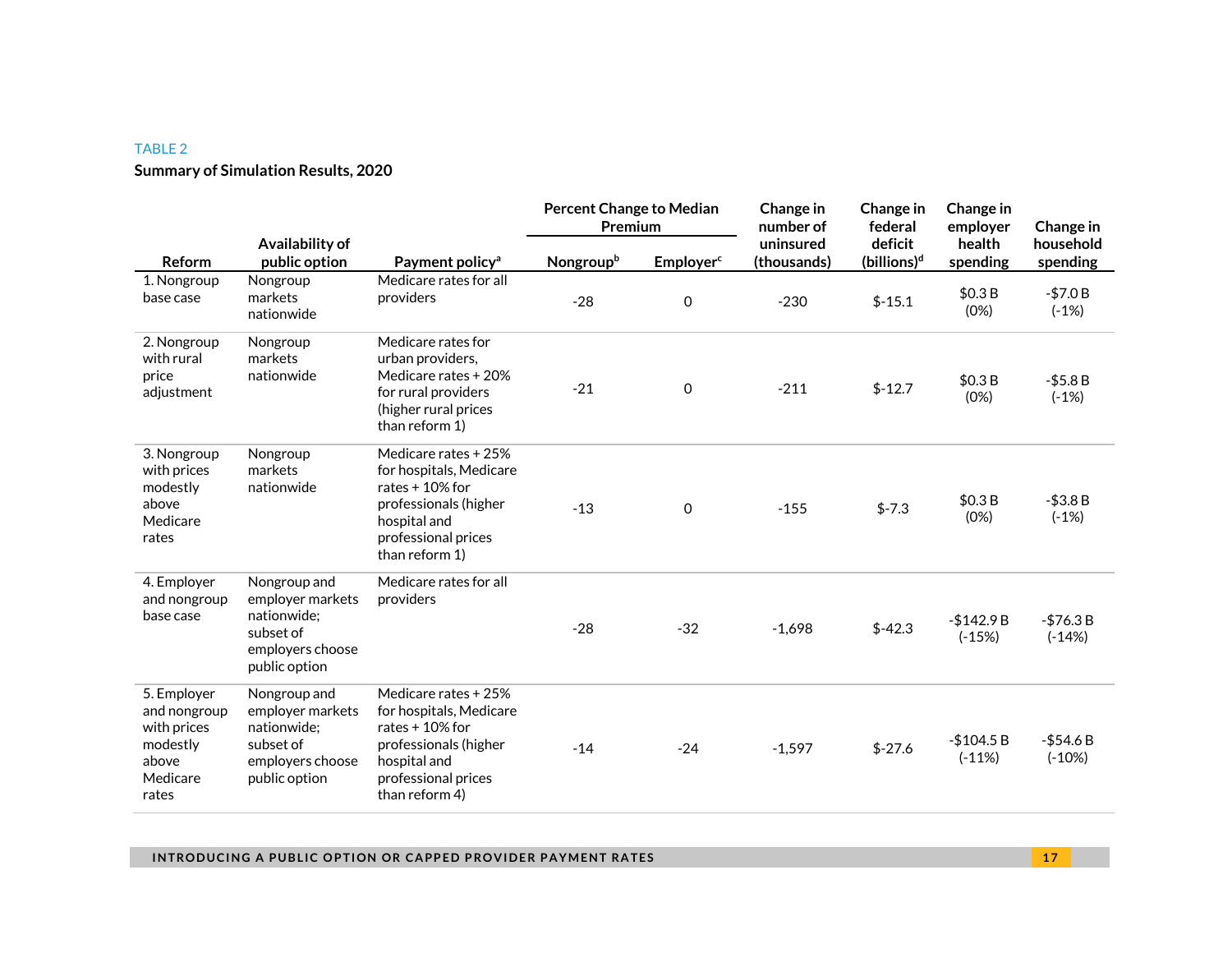|                                                                                        |                                                                                                   |                                                                                                                                                           | <b>Percent Change to Median</b><br>Premium |                              | Change in<br>number of   | Change in<br>federal               | Change in<br>employer     | Change in               |
|----------------------------------------------------------------------------------------|---------------------------------------------------------------------------------------------------|-----------------------------------------------------------------------------------------------------------------------------------------------------------|--------------------------------------------|------------------------------|--------------------------|------------------------------------|---------------------------|-------------------------|
| <b>Reform</b>                                                                          | Availability of<br>public option                                                                  | Payment policy <sup>a</sup>                                                                                                                               | Nongroupb                                  | <b>Employer</b> <sup>c</sup> | uninsured<br>(thousands) | deficit<br>(billions) <sup>d</sup> | health<br>spending        | household<br>spending   |
| 6. Employer<br>and nongroup<br>with prices<br>further above<br>Medicare<br>rates       | Nongroup and<br>employer markets<br>nationwide;<br>subset of<br>employers choose<br>public option | Medicare rates + 60%<br>for hospitals, Medicare<br>rates $+15%$ for<br>professionals (higher<br>hospital and<br>professional prices<br>than reform 5)     | $-10$                                      | $-16$                        | $-1,478$                 | $$-12.4$                           | $- $38.9 B$<br>$(-4%)$    | $-$ \$24.0 B<br>$(-4%)$ |
| 7. Employer<br>and nongroup<br>rates capped<br>modestly<br>above<br>Medicare<br>prices | Nongroup and<br>employer markets<br>nationwide; all<br>employer plans<br>pay lower rates          | Medicare rates + 25%<br>for hospitals, Medicare<br>rates $+10%$ for<br>professionals (same<br>provider prices as<br>reform 5, more<br>employers affected) | $-14$                                      | $-25$                        | $-1,597$                 | $$-52.4$                           | $-$ \$223.9 B<br>$(-24%)$ | $-$109.2 B$<br>$(-20%)$ |
| 8. Employer<br>and nongroup<br>rates capped<br>further above<br>Medicare<br>prices     | Nongroup and<br>employer markets<br>nationwide; all<br>employer plans<br>pay lower rates          | Medicare rates + 60%<br>for hospitals, Medicare<br>rates $+15%$ for<br>professionals (same<br>provider prices as<br>reform 6, more<br>employers affected) | $-10$                                      | $-17$                        | $-1,478$                 | $$-37.2$                           | $-$157.0 B$<br>$(-17%)$   | $-$79.7B$<br>$(-14%)$   |

**Source:** Health Insurance Policy Simulation Model, 2019.

Notes: B = billion. Reforms simulated as fully phased in and in equilibrium in 2020. Data in this analysis include health care spending by people below age 65 not enrolled in

Medicare. The changes in median premiums shown in this table differ slightly from those in tables 2-5 of the full report because these reflect not only the basic changes in premiums but changes in the risk pool that result from introducing the public option.

<sup>a</sup> Prescription drug prices in each reform scenario are assumed to be set halfway between Medicare and Medicaid prices.

<sup>b</sup> This column shows the change in the national median nongroup benchmark premium.

<sup>c</sup> This column shows the change in the national median premium among employers providing the public option to their workers (reforms 4–6). In reforms 7 and 8, provider payment rates are capped for all employer plans, so the median shown includes all employers providing coverage to their workers.

<sup>d</sup> Estimates in this column equal the change in federal spending on Medicaid/Children's Health Insurance Program acute care for the nonelderly and Marketplace premiums minus the estimated increase in income tax revenue, which result from turning savings in untaxed health care premiums into increased taxable worker wages.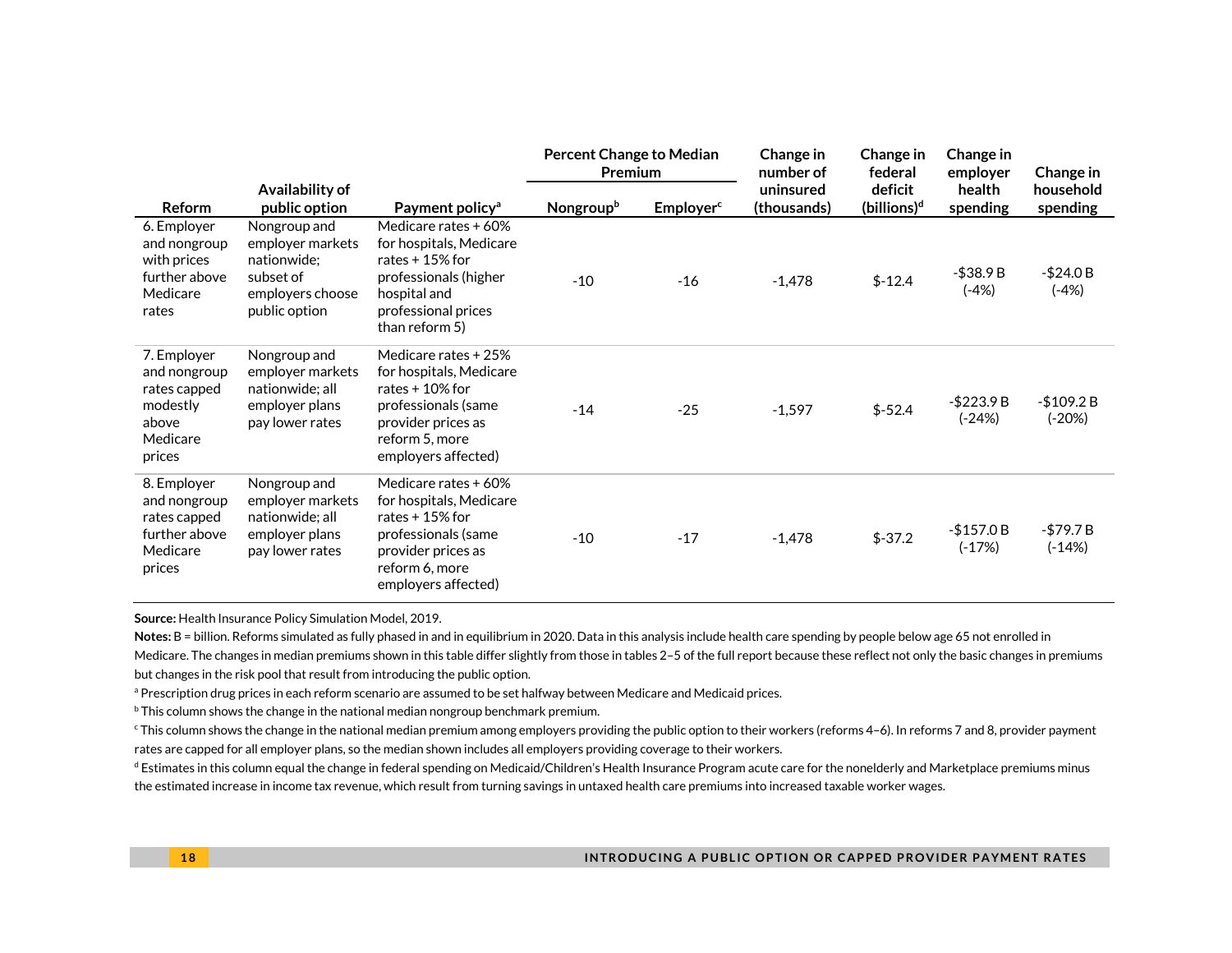### Methods Overview

Our analysis relies on the Urban Institute Health Policy Center's Health Insurance Policy Simulation Model (HIPSM). HIPSM is a detailed microsimulation model of the health care system designed to estimate the cost and coverage effects of a broad array of proposed health care policy reforms for the nonelderly (US residents below age 65 not enrolled in Medicare). We regularly update the model to reflect published Medicaid and Marketplace enrollment and costs in each state. For example, the current version accounts for each state's Marketplace premiums and enrollment after the 2019 open enrollment period. Enrollment in each state under current law affects how the model simulates policy alternatives.

We begin each simulation with a current-law baseline in 2020, and we then estimate the effects of implementing each of the eight public option or capped provider payment rate reforms. The different simulations vary by the assumed provider payment rates (all expressed relative to Medicare's payment rates), the geographic areas in which the rates are offered, and the insurance markets (nongroup, employers) in which the public option and/or capped provider payment rates are available. All estimates assume reforms are fully phased in and in equilibrium in 2020.

Because Medicare does not provide benefits to nondisabled nonelderly people, we estimate possible Medicare payment rates for those people. We assume that Medicare rates for people with nongroup insurance would equal what payment rates would be if the region had a highly competitive insurance market and a reasonably competitive hospital market, and these rates vary significantly by rating region (this assumption is described further and validated in the appendix to the full report). We then set payments by provider type (hospitals or other providers) relative to Medicare rates, according to the assumption for each reform and the share of spending for each type of service within regions. For people with employer-sponsored insurance, our approach is different. We obtained estimates of the ratio of commercial insurer payment rates to Medicare payment rates from FAIR Health for specific procedures by region and provider type. We then used those ratios to estimate costs for people with employer-based insurance entering the public option or having provider payments capped. For all public option or capped payment rate reforms, prices for prescription drugs are set halfway between those paid by Medicare and Medicaid after rebates.

Savings in the nongroup market apply to all enrollees under either a public option or capped provider payment rates. The model implicitly assumes all enrollees are affected by the public option because we assume the Marketplace benchmark premium would decrease by the percent difference between the public option and baseline premiums. For people with employer-sponsored insurance, only those in firms that opt in to the public option see savings. We assume that firms that are small, pay lower average wages, and expect significant savings are more likely to choose the public option than large firms, those paying higher wages, and those expecting small savings from the switch. Reforms 7 and 8 cap provider payments, reducing payments for everyone with employer-sponsored coverage.

We discuss additional methodological issues in the full report (Blumberg et al. 2020).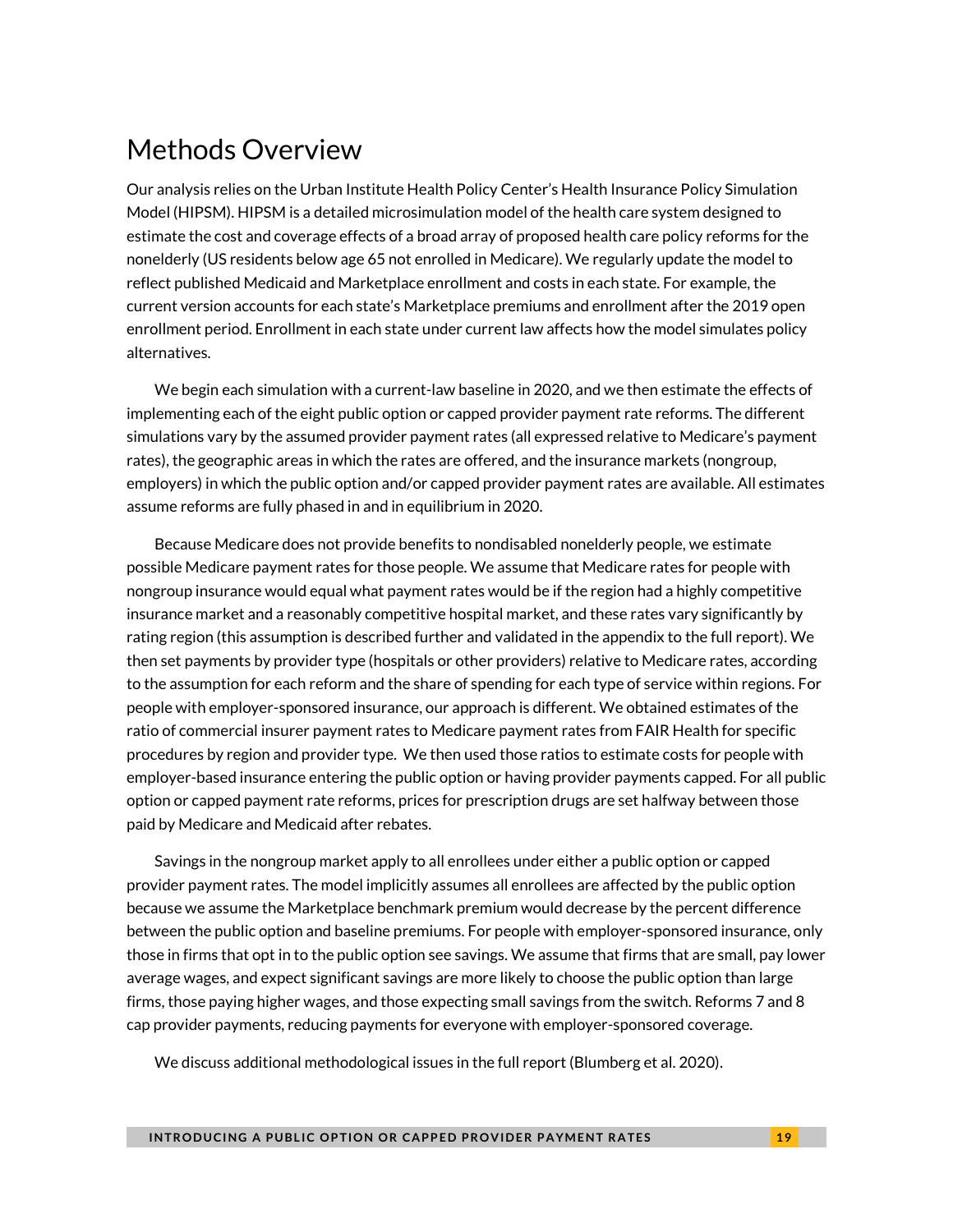### Limitations of the Analysis

The effects of reforms introducing a public option or capping provider payment rates for all private insurers in the nongroup or in both the nongroup and employer health insurance markets are inherently uncertain. Estimates of current commercial payment rates and their variability, payment rate reductions ultimately achieved via an inherently political process, households' and firms' decisions to participate in a public insurance option, and the aggregate savings possible from greater regulation of prescription drug prices are all subject to limitations on available data and uncertain responses from stakeholders. Consequently, the range of possible outcomes from the policy process is large.

#### **Estimates of Nongroup Reforms**

- **Because of data limitations, we proxy Medicare payment rates by assuming the benchmark** nongroup premiums in highly competitive areas reflect underlying provider payment rates that approximate Medicare prices. Our estimation depends on the number of Marketplace insurers in a rating region and hospital market concentration. High levels of competition are an indicator for lower provider payment rates, and we provide evidence in the full report that our proxy is reasonable. However, high premiums in noncompetitive regions could owe to unmeasured factors other than higher provider payment rates.
- Our nongroup market public option simulations do not have plans competing with each other within the same actuarial value tier. The plan represented in the silver tier is the benchmark plan in each rating region. Thus, the public option is assumed to be the benchmark plan, and we cannot estimate the number of people enrolling in that versus other competing commercial plans. This is not a problem for estimating changes in federal spending on Marketplace subsidies because subsidies are tied to the benchmark premium, but this does affect household spending, which would be higher than shown here for people enrolling in higher-cost plans than the benchmark.

#### **Estimates of Employer Reforms**

- **Though FAIR Health has the largest and most geographically diverse claims data available to us,** the data do not contain all private plans in a state or substate area, meaning the contributing insurers in a specific area may not be entirely representative. For example, if the plan that pays the highest or lowest prices in a particular area is missing from the database, we may under- or overstate the median price paid in the area.
- We use FAIR Health data to represent the distribution of employer plans' payment levels. However, these data are not limited to employer plans, and we cannot separate employer plans or the rates they pay providers from other private insurance plans and their rates (i.e., individual market and Medicare Advantage plans). FAIR Health data include plans that cover approximately 75 percent of the privately insured population in the US. Because other data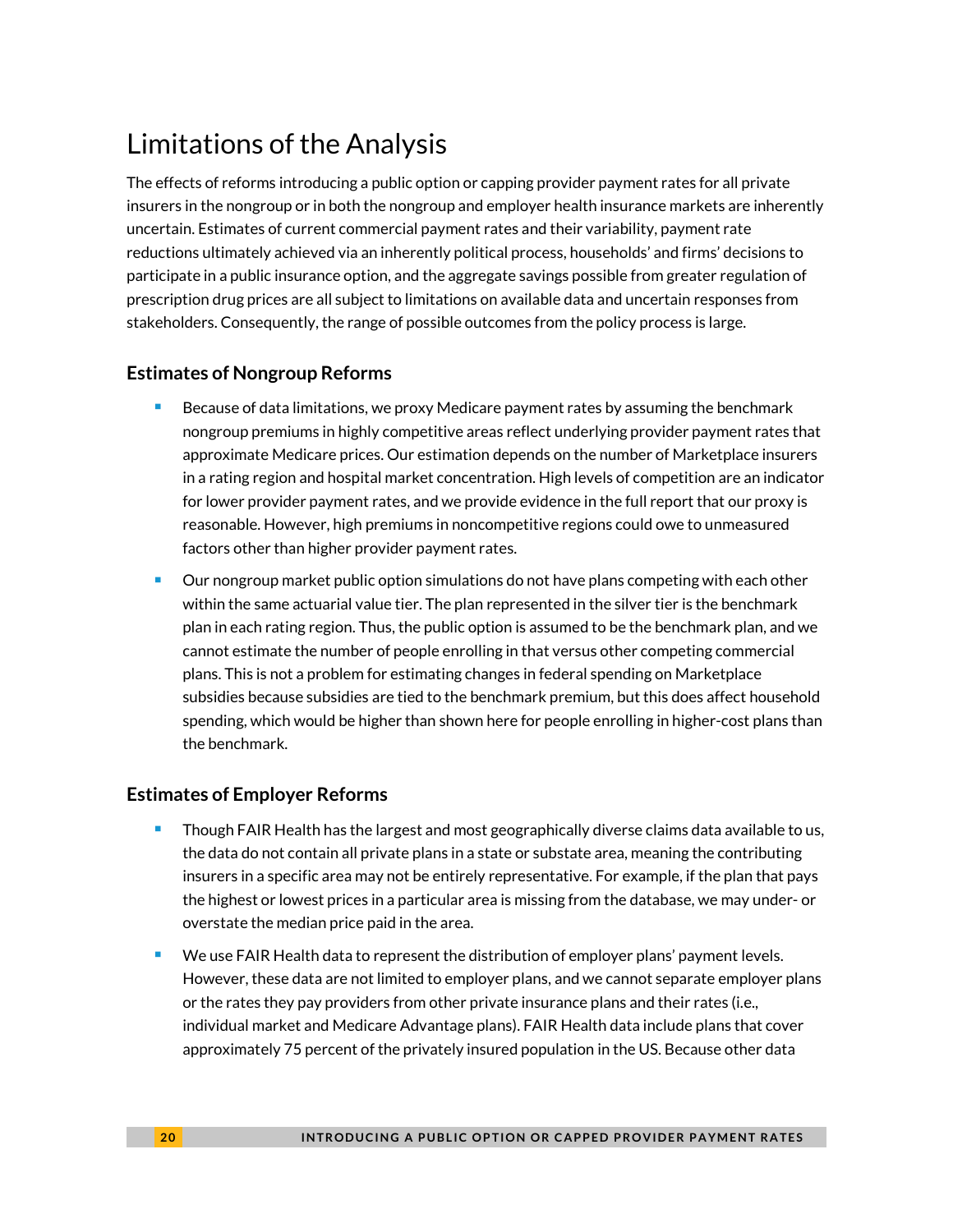sources show that the employer market represents the majority of the privately insured market, we assume employer claims represent a majority the FAIR Health sample.

- To compute commercial payment rates relative to Medicare rates for professional and outpatient facility services, we use Current Procedural Terminology codes selected based on both their frequency and contribution to total spending. Ultimately, the codes we use represent 47 percent of total professional spending and 42 percent of total outpatient facility spending in the FAIR Health data. It is possible that the services chosen do not represent the true average commercial insurance–to-Medicare price ratio for each service category.
- FAIR Health does not release substate data on commercial payment rates for inpatient hospital services. Consequently, our inpatient estimates include all inpatient services provided in a state, but we have no substate information on inpatient care. We apply these state averages to all substate areas.
- We have little evidence on which to predict employer behavior if given the choice to enroll workers in a public option. Thus, our assumptions for take-up by firm size, wage, and expected savings are, by necessity, somewhat arbitrary. This is one reason we simulate a scenario equal to all employers taking up the public option.
- **Employer behavior around the public option could depend on time, with firms moving to (or** away from) the public option as they and their employees gain experience with and knowledge of the program. Our one-year estimates assume the program is fully phased in and in equilibrium; estimating the time path of enrollment is beyond the scope of this work.
- $\blacksquare$  We do not estimate the implications of employers offering workers both a public option and commercial coverage. If this was an option, employer behavior would differ from that modeled here.

#### **Estimates of Prescription Drug Savings**

- We assume drug pricing and rebates from various private payers are the same across the country. If the drugs consumed vary geographically, the rebates we estimate will be inaccurate, because we do not know the underlying variation.
- **Medicare pharmacy benefit managers differ by geography. If some can get better rebates from** manufacturers, Medicare rebates could differ across states. Because our public option rebates for prescription drugs are computed relative to Medicare and Medicaid prices, any geographic variation in Medicare rebate missed would affect our estimates for the public option.
- We estimate that the rebates for the public option would lead to prices halfway between Medicare and Medicaid prices, or 30 percent below commercial insurance prices. This seems reasonable to us; it is less than what has been achieved in current Medicaid programs and in other western nations. However, this assumption could still be too optimistic or pessimistic.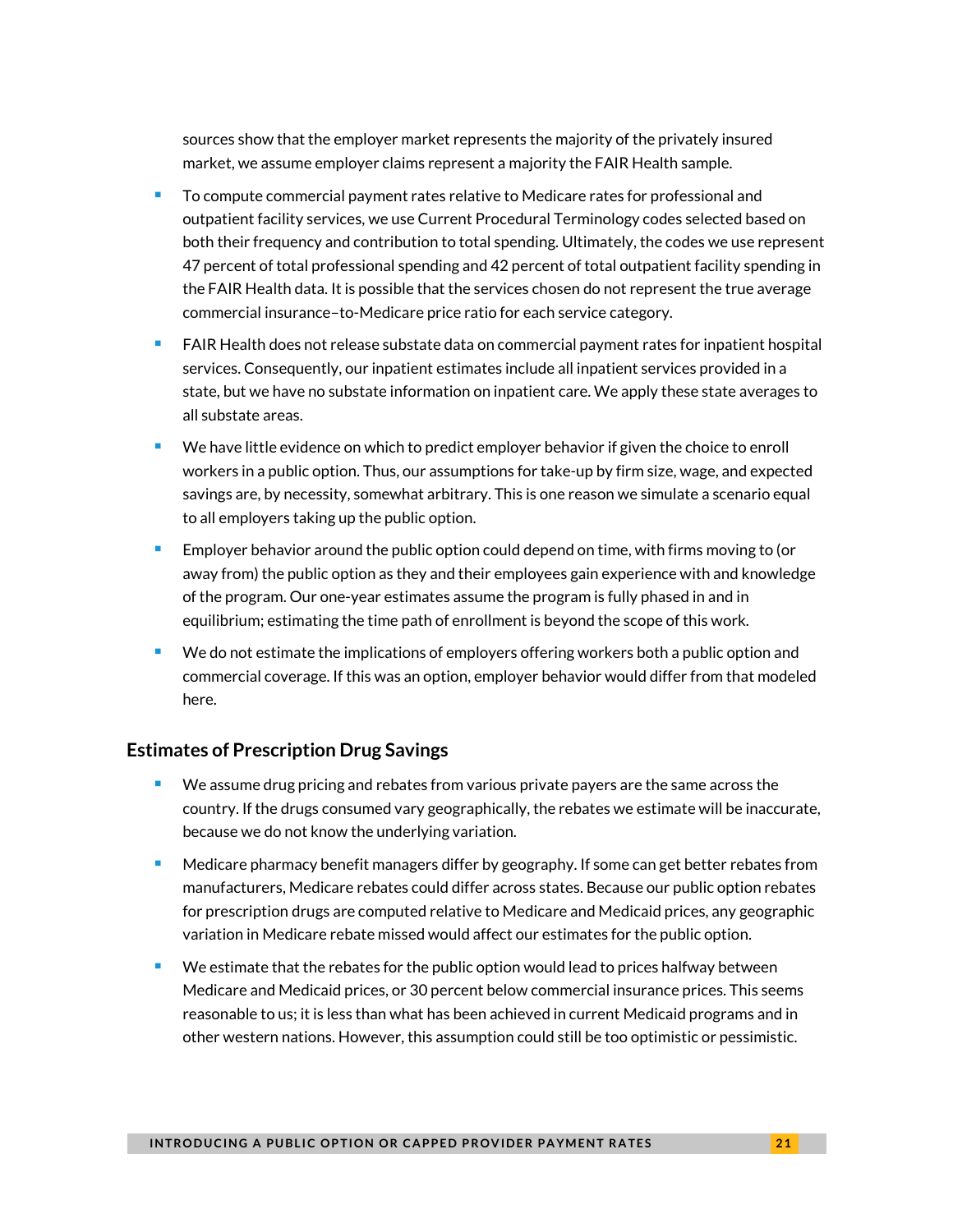In our estimates of nongroup public options, we set the share of health spending attributable to prescription drugs at the national average. The effect of this possible measurement error is mitigated by the fact that prescription drug spending accounts for only 23 percent of the premium dollar nationwide.

### Notes

- <sup>1</sup> [Medicare-X Choice Act of 2019,](https://www.congress.gov/bill/116th-congress/senate-bill/981) S. 981, 116th Cong. (1st Sess. 2019)[; Choose Medicare Act,](https://www.congress.gov/bill/116th-congress/senate-bill/1261) S. 1261, 116th Cong. (1st Sess. 2019)[; Keeping Health Insurance Affordable Act of 2019,](https://www.congress.gov/bill/116th-congress/senate-bill/3) S. 3, 116th Cong. (1st Sess. 2019)[; Consumer](https://www.congress.gov/bill/116th-congress/senate-bill/1033)  [Health Options and Insurance Competition Enhancement Act,](https://www.congress.gov/bill/116th-congress/senate-bill/1033) S. 1033, 116th Cong. (1st Sess. 2019).
- <sup>2</sup> In addition, we include state-level estimates in the full report.
- <sup>3</sup> See note 1 above.
- <sup>4</sup> Linda J. Blumberg and John Holahan, "Capping Provider Payment: An Alternative to a Public Option," *American Prospect*, January 5, 2018[, https://prospect.org/health/capping-provider-payment-alternative-public-option/.](https://prospect.org/health/capping-provider-payment-alternative-public-option/)
- $5$  We assume these prices would be achieved by the federal government requiring manufacturers to pay higher rebates than those provided for current-law Medicare prescription drug plans. This estimate of potential savings on prescription drugs is based on Kesselheim and Hwang (forthcoming).
- $6$  We show public option take-up assumptions in the full report's appendix.
- $7$  The research literature indicates that hospitals can and do adjust their costs in response to changes in payment rates. See Stensland, Gaumer, and Miller (2010) and White (2013).
- <sup>8</sup> In addition, some people with incomes below 400 percent of the federal poverty level who receive small subsidies (because they have higher incomes within that range) may see their premiums drop below their applicable percent-of-income cap. Their subsidy would fall to zero, but they would spend slightly less on premiums.
- $9$  We compute percent changes relative to current spending on Medicaid and the Children's Health Insurance Program acute care for the nonelderly and Marketplace premium tax credits.

### References

- Blumberg, Linda J., and John Holahan. 2018. *[Capping Provider Payment: An Alternative to a Public Option](https://production-tcf.imgix.net/app/uploads/2018/01/03151137/capping-provider-payment.pdf)*. New York: Century Foundation.
- ———. 2017. "Strengthening the ACA for the Long Term." *New England Journal of Medicine* 377: 2105–07. [https://doi.org/10.1056/NEJMp1713247.](https://doi.org/10.1056/NEJMp1713247)
- Blumberg, Linda J., John Holahan, Stacey McMorrow, and Michael Simpson. 2020. *[Estimating the Impact of a Public](https://www.urban.org/research/publication/how-about-estimates-implications-public-option-and-capped-provider-payment-rate-reforms/report)  [Option or Capping Provider Payment Rates](https://www.urban.org/research/publication/how-about-estimates-implications-public-option-and-capped-provider-payment-rate-reforms/report)*. Washington, DC: Urban Institute.
- Kesselheim, A. S., and T. J. Hwang. Forthcoming. *Reducing Prescription Drug Costs: Policy Options for a Public Plan*. PORTAL Report for the Urban Institute and Arnold Ventures.
- Stensland, Jeffrey, Zachary R. Gaumer, and Mark E. Miller. 2010. "Private-Payer Profits Can Induce Negative Medicare Margins." *Health Affairs* 29 (5): 1045–51[. https://doi.org/10.1377/hlthaff.2009.0599.](https://doi.org/10.1377/hlthaff.2009.0599)
- White, Chapin. 2013. "Contrary to Cost-Shift Theory, Lower Medicare Hospital Payment Rates for Inpatient Care Lead to Lower Private Payment Rates." *Health Affairs* 32 (5): 935–43[. https://doi.org/10.1377/hlthaff.2012.0332.](https://doi.org/10.1377/hlthaff.2012.0332)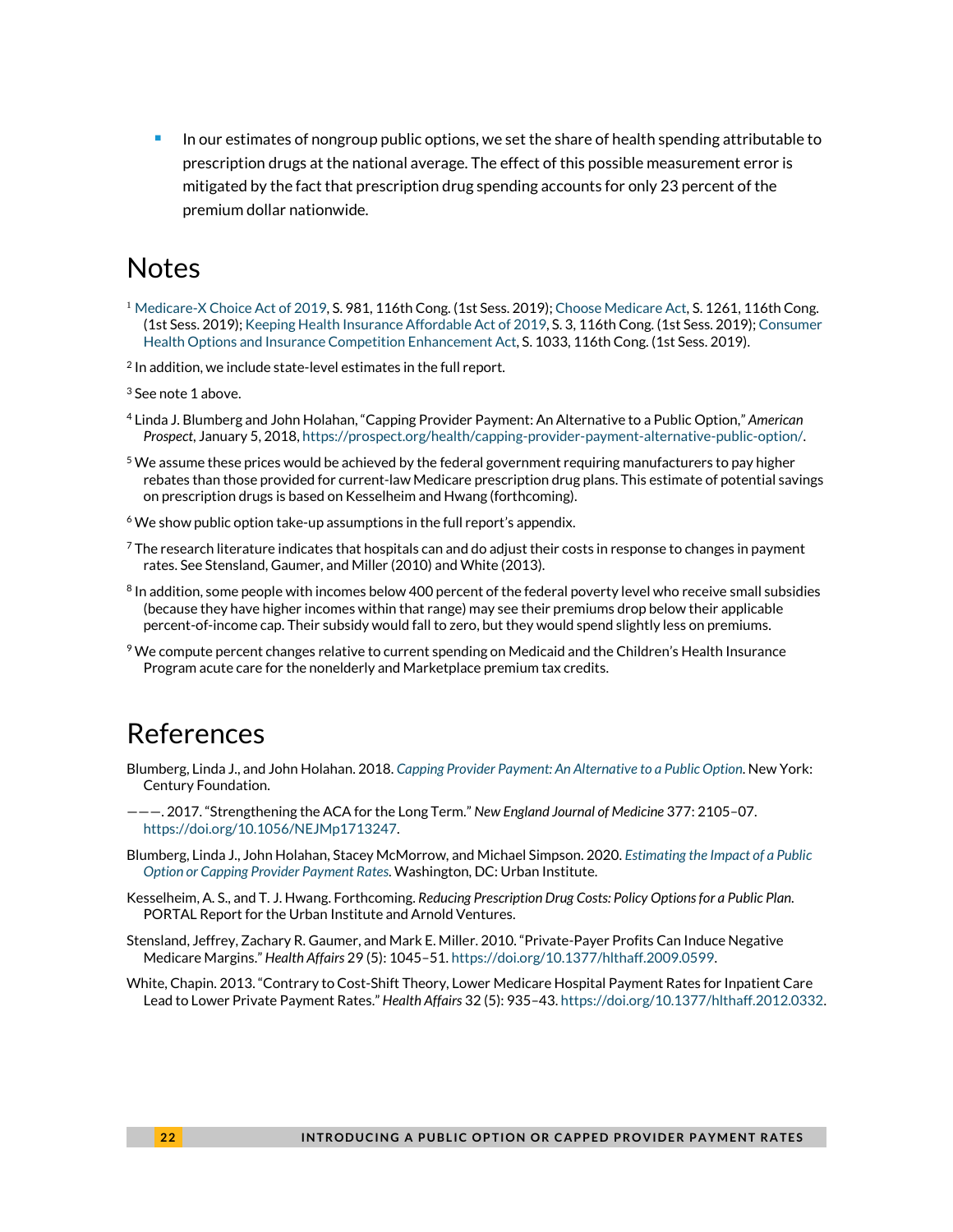### About the Authors

**Linda J. Blumberg** is an Institute fellow in the Health Policy Center at the Urban Institute. She is an expert on private health insurance (employer and nongroup), health care financing, and health system reform. Her recent work includes extensive research related to the Affordable Care Act (ACA); in particular, providing technical assistance to states, tracking policy decision making and implementation at the state and federal levels, and interpreting and analyzing the implications of particular policies. Examples of her work include analyses of the implications of congressional proposals to repeal and replace the ACA, delineation of strategies to fix problems associated with the ACA and estimation of their likely effects, analyses of the implications of the *Texas v. US* and *King v. Burwell* cases, and several studies of competition in ACA Marketplaces. In addition, Blumberg led the quantitative analysis supporting the development of a "Road Map to Universal Coverage" in Massachusetts, a project with her Urban colleagues that informed that state's comprehensive health reforms in 2006.

Blumberg frequently testifies before Congress and is quoted in major media outlets on health reform topics. She serves on the Cancer Policy Institute's advisory board and has served on the *Health Affairs* editorial board. From 1993 through 1994, she was a health policy adviser to the Clinton administration during its health care reform effort, and she was a 1996 Ian Axford Fellow in Public Policy.

Blumberg received her PhD in economics from the University of Michigan.

**John Holahan** is an Institute fellow in the Health Policy Center, where he previously served as center director for over 30 years. His recent work focuses on health reform, the uninsured, and health expenditure growth, developing proposals for health system reform most recently in Massachusetts. He examines the coverage, costs, and economic impact of the Affordable Care Act (ACA), including the costs of Medicaid expansion as well as the macroeconomic effects of the law. He has also analyzed the health status of Medicaid and exchange enrollees, and the implications for costs and exchange premiums. Holahan has written on competition in insurer and provider markets and implications for premiums and government subsidy costs as well as on the cost-containment provisions of the ACA.

Holahan has conducted significant work on Medicaid and Medicare reform, including analyses on the recent growth in Medicaid expenditures, implications of block grants and swap proposals on states and the federal government, and the effect of state decisions to expand Medicaid in the ACA on federal and state spending. Recent work on Medicare includes a paper on reforms that could both reduce budgetary impacts and improve the structure of the program. His work on the uninsured explores reasons for the growth in the uninsured over time and the effects of proposals to expand health insurance coverage on the number of uninsured and the cost to federal and state governments.

**Stacey McMorrow** is a principal research associate with extensive experience using quantitative methods to study the factors that affect individual health insurance coverage and access to care as well as the impacts of state and national health reforms on employers and individuals. Her current work uses the Affordable Care Act and past Medicaid expansions to explore the effects of expanding insurance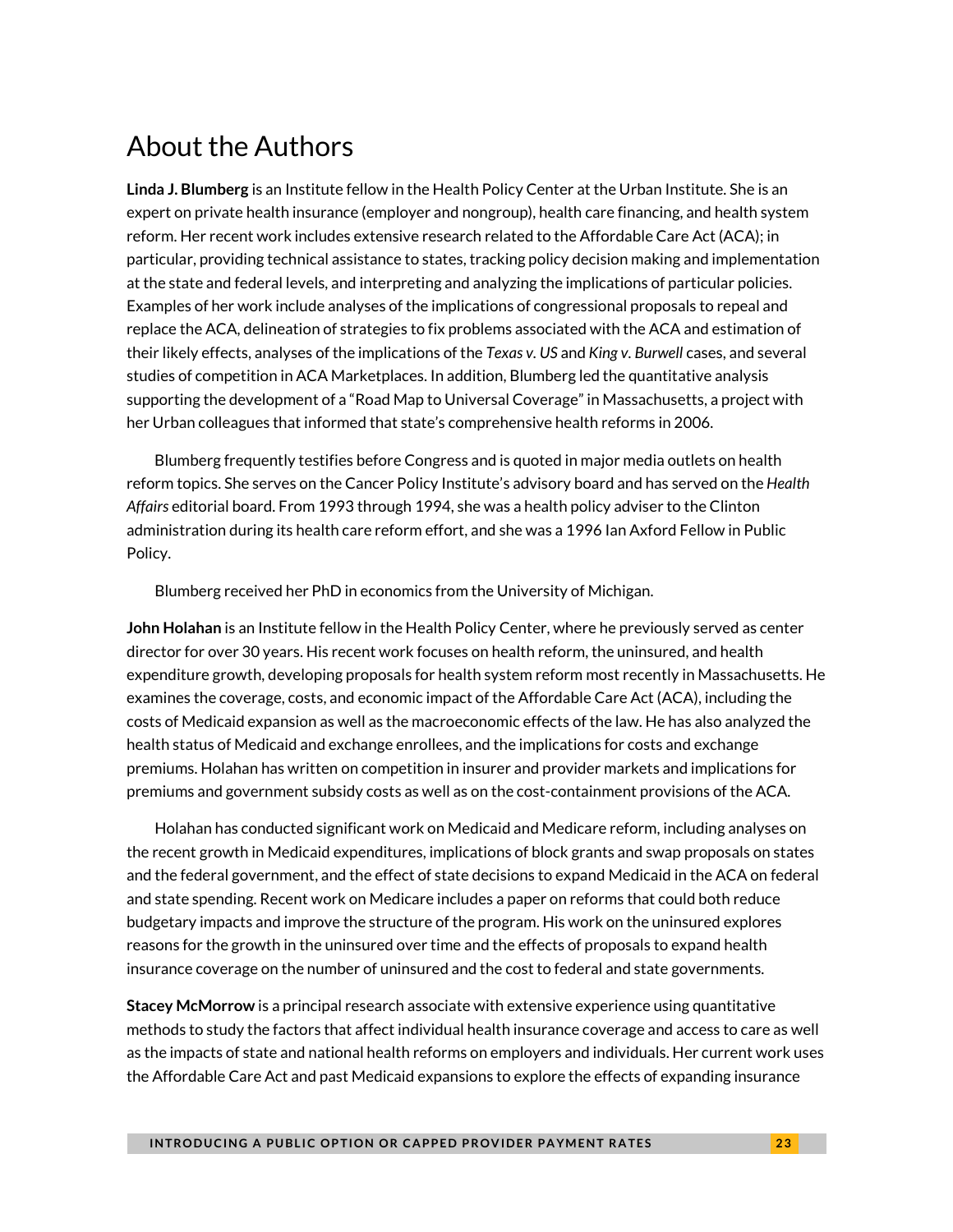coverage on access to care, service use, and health outcomes for various populations. Through this and other work, McMorrow has developed substantial expertise in analyzing data from several federal surveys, including the National Health Interview Survey and the Medical Expenditure Panel Survey. Other research interests include the role of community health centers and safety net providers under health reform, receipt of preventive and reproductive health services among women, barriers to care for low-income children, and the market-level effects of insurance expansions.

McMorrow received her PhD in health economics from the University of Pennsylvania in 2009.

**Michael Simpson** is a principal research associate in the Health Policy Center with 25 years of experience developing economic models and using survey and administrative data. His current work focuses on using Urban's Health Insurance Policy Simulation Model to project health insurance coverage and spending both in the baseline and under policy alternatives. Before joining Urban, Simpson developed the Congressional Budget Office's long-term dynamic microsimulation model. He analyzed numerous policy reform proposals, investigated differences between various projections of Social Security finances and benefits, quantified the importance of Monte Carlo variation in model results, and created multiple methods to demonstrate uncertainty in projections.